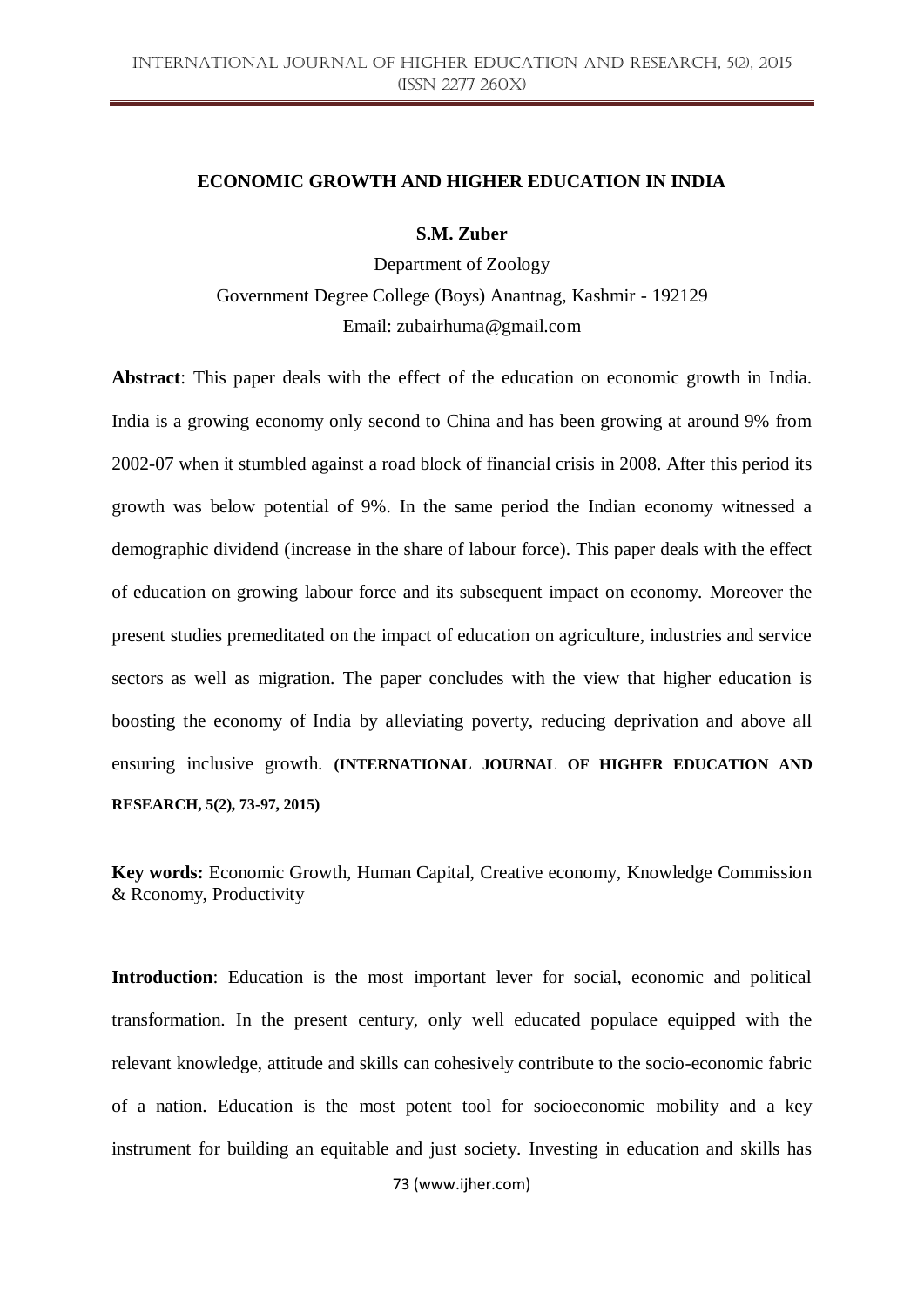74 (www.ijher.com) long been considered a key driver for economic growth both in the academic literature and by practitioners. Despite this wide spread belief that the investment in human capital development is a key determinant of economic growth, the empirical estimates especially focusing on low-income countries (LICs) are less than conclusive. Together with the added complication that the measurement of the outcome of the investment in education and skills is not straightforward, causing researchers to use a range of proxies for human capital, it is not surprising that there is uncertainty in the policy arena as to the most effective type of education or skills within the LIC context. However some economists have proved a direct bearing of education on economic growth. Gregory Mankiw et al. (1992) evaluated the empirical implications of Solow model and concluded that it performed well. They then noted that the "fit" of the model could be improved even more by extending the model to include human capital that is, by recognizing that labour in different economies possess different levels of education and different skills. The conclusion was not surprising. It showed that countries are rich because they have high investment in physical capital, spent a large fraction of money and time in accumulating skills and education. It is because of direct effects of education such as increased individual wages follow from the assumption that education results in learning that increases a worker's productivity and also become quick in learning new techniques. The other externalities and indirect effects related to education, health and population growth include higher education attainment and achievement of children better health, lower mortality of children, better individual health, lower number of births, lower population growth and better health of population and labour force. In addition to these effects of education, a number of indirect effects have emerged in the literature. Studies have found a "positive effect of a mother's schooling on her children's health in developing countries." Healthier children may be more productive than unhealthy children and the result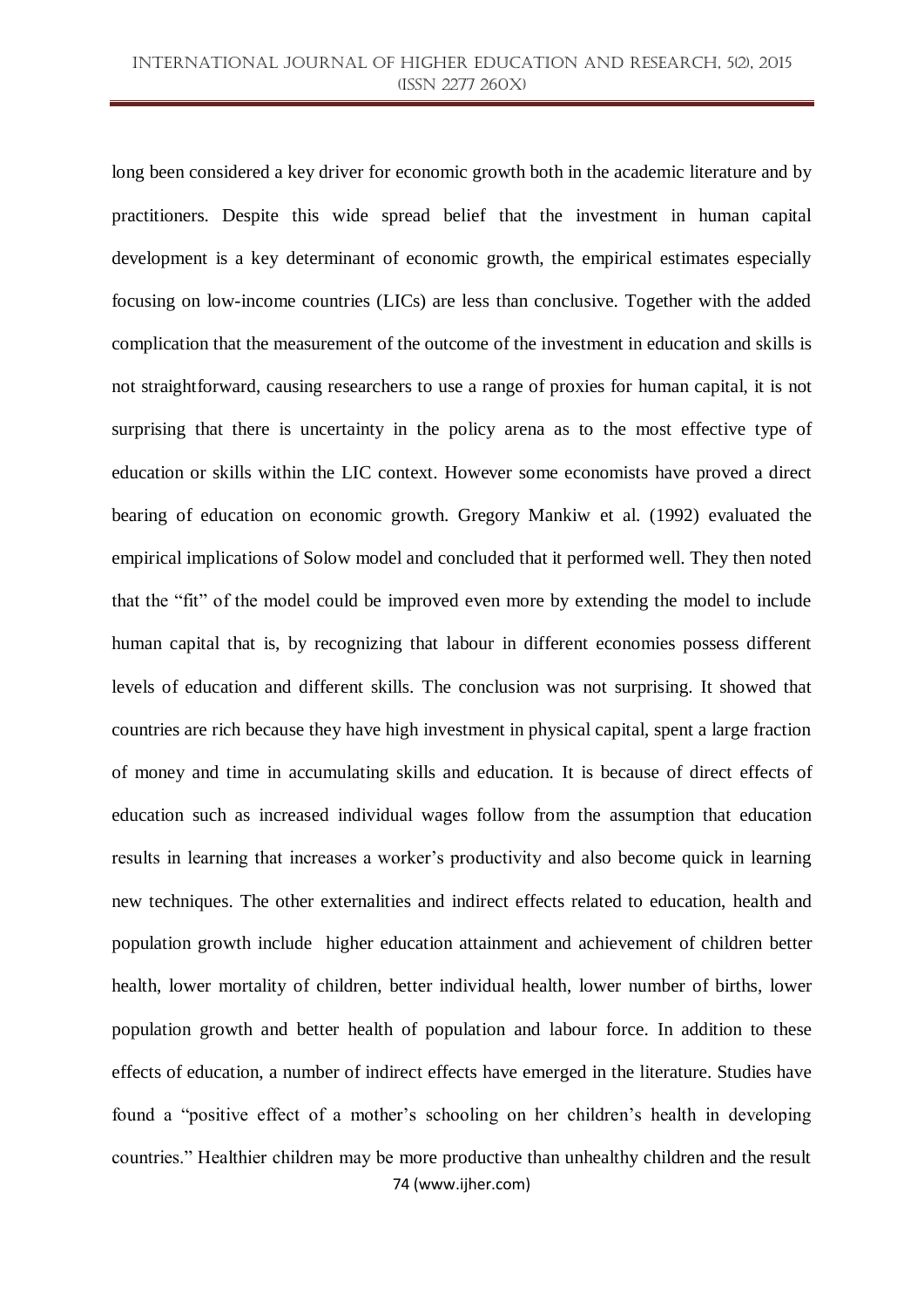75 (www.ijher.com) may be higher performance in school. Similarly, better-educated parents tend to make more informed decisions with regard to family planning – the result being smaller family sizes. Smaller family size enables more parental involvement in each child's education (as parents' time is scarce). Increased parental involvement in a child's education may enable the child to perform better in school and encourage him or her to pursue additional years of education. An individual's choice to pursue further education may improve the earnings of his or her neighbours **(Dahlin,)**. Higher education enrolment is the principal indicator of economic growth as per World Bank statistics. When a nation significantly increases the number of university students it educates, that nation is likely to see an increase in economic growth in the decade that follows, reports **William H Avery** for the Economic Times. The same was witnessed in case of Japan and Korea in the early and late 1980s respectively. **Michaelowa** offers the example of an educated farmer who implements new agricultural techniques. Neighbours may observe the new methods used by the educated farmer and imitate them. Learning through observation is a mechanism by which such educational benefits may be spread within a community. Like other ideas, ideas about education policy are closely connected to their historical context and the narratives that inform them. In the 1960s, ideas about the economic value of schooling were expanded upon and they have had considerable impact ever since. The idea of 'human capital' originates from the observation that schooling develops certain qualities in people and that these qualities enhance economic productivity and economic growth, just as an increase in physical capital or investment does. This idea has been particularly compelling in policy circles, as it points to how and why governments should intervene in social policy to connect the social and economic aspirations of individuals, families and nations. Becker (1964) elaborates on the notion of human capital in the context of neoclassical economics. It registers that investment in humans could be viewed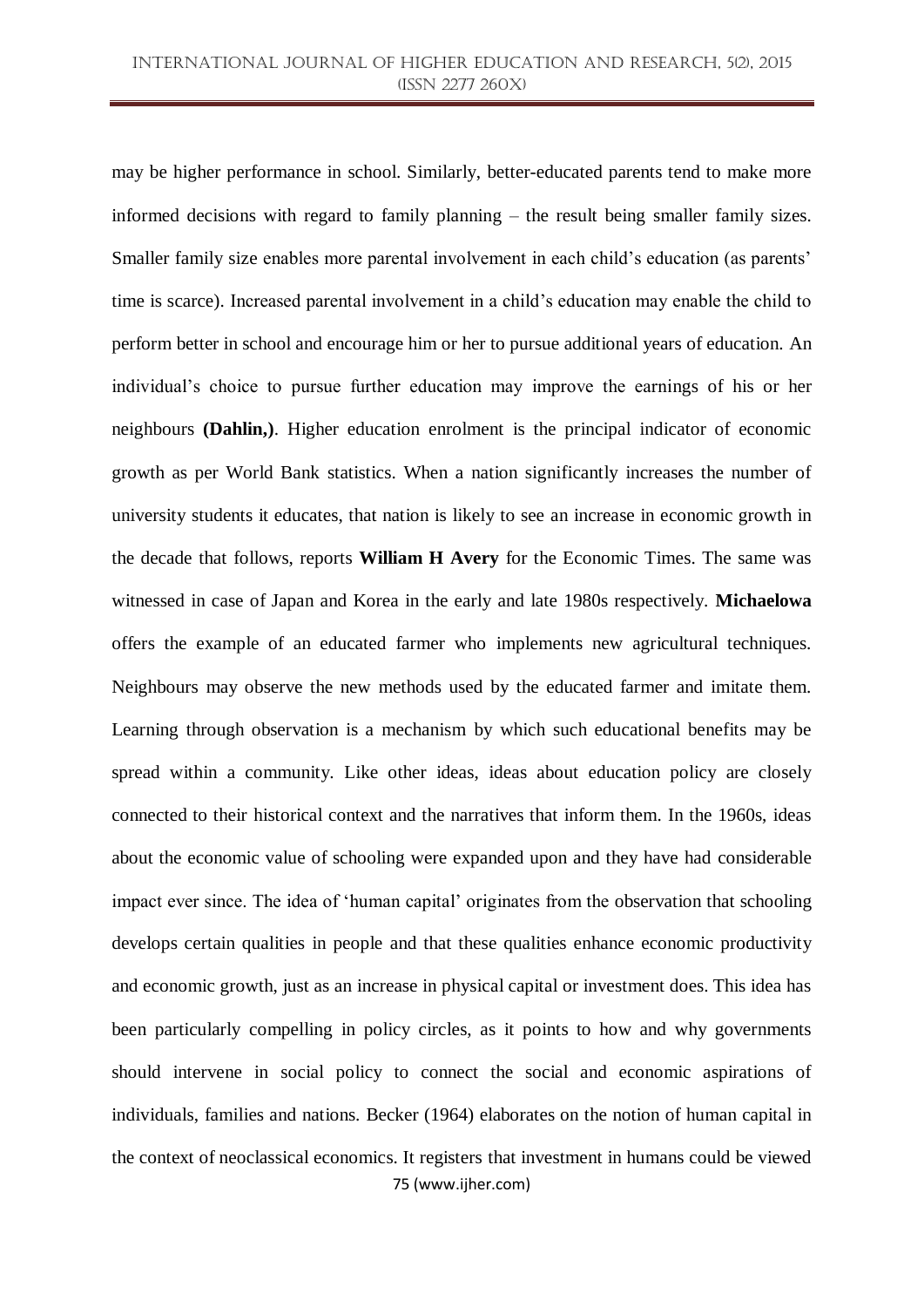76 (www.ijher.com) as similar to investment in other means of production like factories or mines. Investment in human capital, just like investment in physical infrastructure, would yield a rate of return, which could be calculated. Becker's study set out to estimate the return to college and schooling per se that was significant for growth, but that it was influential in a range of other educational investments, such as scientific and technological knowledge. Becker's findings found a receptive ear in capitalist, communist and developing countries alike. Economic analysis has no trouble explaining why, throughout history, few countries have experienced very long periods of persistent growth in income per person. For example if per capita income growth is caused by the growth of land and physical capital per worker, diminishing returns from additional capital and land eventually eliminate further growth. The puzzle, therefore, is not the lack of growth, but the fact that the US, Japan and many European countries have had continuing growth in per capita income during the past 100 years or more. Presumably, the answer lies in the expansion of scientific and technical knowledge that raises the productivity of labour and other inputs in production. The systematic application of scientific knowledge to production of goods has greatly increased the value of education, technical schooling and on-the-job training, as the growth of knowledge has become embodied in people – in scientists, scholars, technicians, managers and other contributors to output. Access to higher education is very important for a society as it is from here that countries innovate, results in discoveries and creation of knowledge economy. Higher, postsecondary, tertiary, or third level education is the stage of [learning](https://en.wikipedia.org/wiki/Learning) that occurs at [universities,](https://en.wikipedia.org/wiki/University) [academies,](https://en.wikipedia.org/wiki/Academy) [colleges,](https://en.wikipedia.org/wiki/College) [seminaries](https://en.wikipedia.org/wiki/Seminary) and [institutes of technology.](https://en.wikipedia.org/wiki/Institute_of_technology) Higher [education](https://en.wikipedia.org/wiki/Education) also includes certain college-level institutions, such as [vocational schools,](https://en.wikipedia.org/wiki/Vocational_school) trade schools, and career colleges that award [academic degrees](https://en.wikipedia.org/wiki/Academic_degree) or [professional certifications.](https://en.wikipedia.org/wiki/Professional_certification) However, even economists know the difference between correlation and causation and have developed rather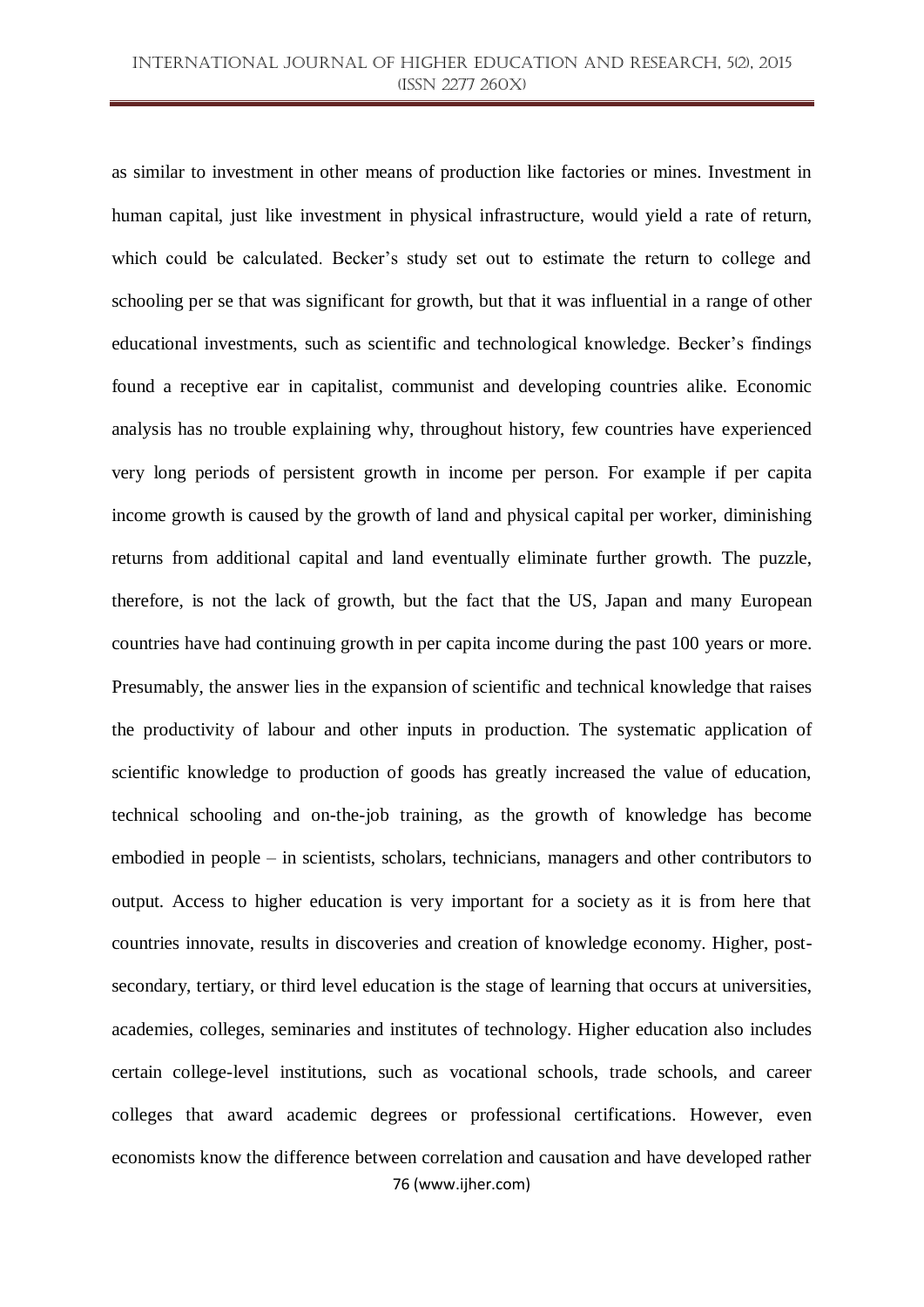straight forward methods for determining how much of income growth is caused by growth in human capital. In an excellent study for the US, **Denison (1985)** finds that the increase in schooling of the average worker between 1929 and 1982 explains about one fourth of the rise in per capita income during this period. He is unable to explain much of the remaining growth because he cannot measure the effects on earnings and improvements over time in health, on-the-job training and other kinds of human capital. Some of Becker's key ideas express the ways in which investment in schooling was associated with levels of growth and the ways in which he distinguished between different forms of investment – i.e. in school, higher education and training – suggesting that these might have different rates of return to people and countries. Developing Becker's work further, another economist, **Theodore Schultz**, set out to map how rates of return from education could be calculated in countries with different levels of income, different variables concerning wage patterns and different human attitudes to forgoing earnings to develop human capital. His argument is that education has an important economic value and that economic thinking has thus far tended to ignore the productive returns that education has had on economies. The simplest framework to look at the effects of education on economic growth is offered by the growth accounting framework. The basic model is that output is a function of factor inputs as described by **Solow (1956)**. For ease of exposition it is assumed that there are two inputs, labour, L, and capital, K, with only one aggregate output, Y. The model extends happily to the case where there are multiple inputs and outputs, provided the production function is homothetic. This has the implication that Divisia quantity indices of the inputs and outputs can be constructed, aggregating the inputs and outputs so as to reduce the problem to the structure below shown as explained by **Samuelsson & Swamy (1974)**. A represents" total factor productivity".

77 (www.ijher.com)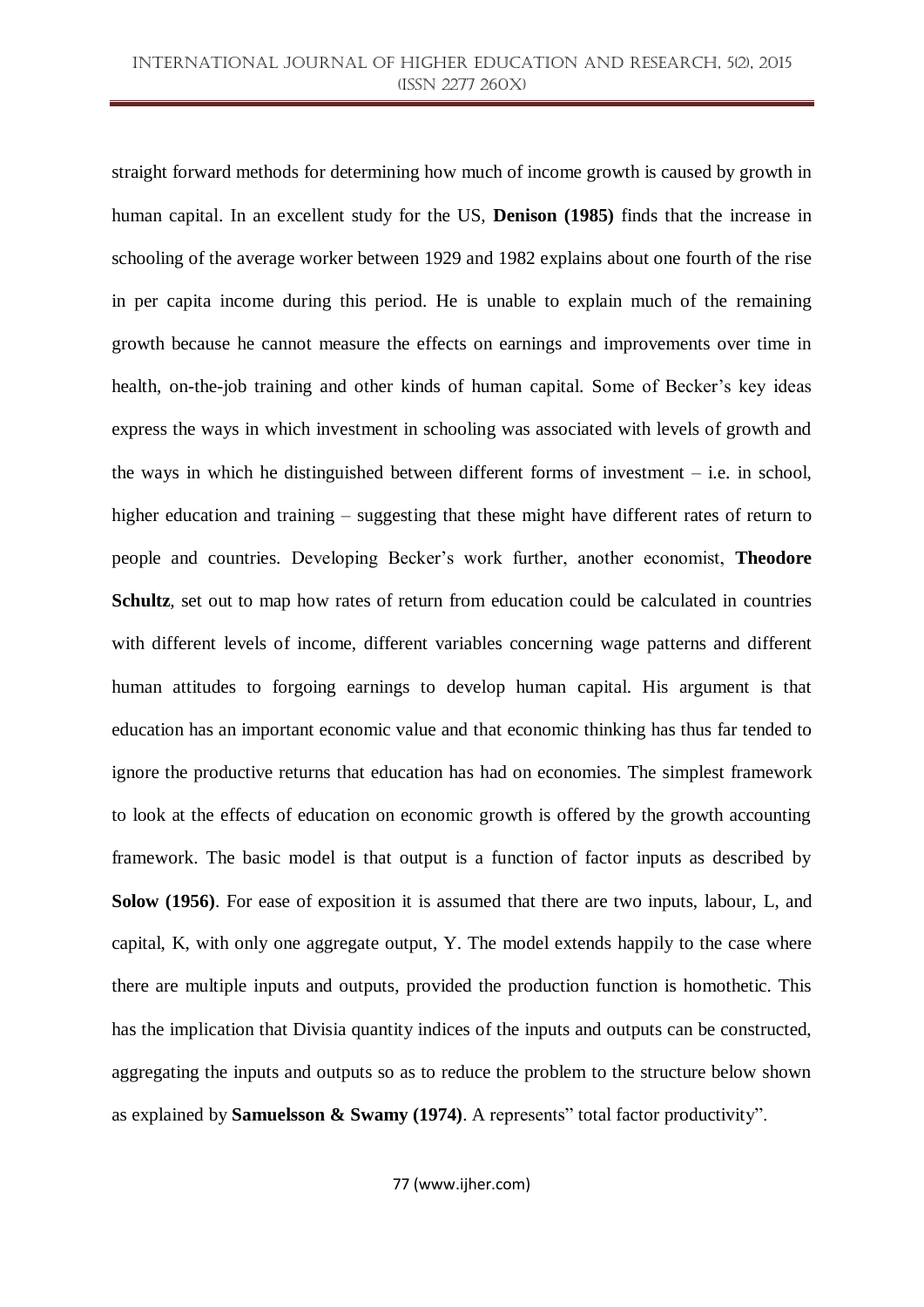As will become clear, the model is not closed because growth of A is assumed to be exogenous.

 $Y = AF(K, L)$ 

Differentiating

$$
\frac{dy}{dx}/y = FcK + DcL + t
$$

Whereas Fc is the share of profits in the economy and Dc is the share of labour and "t" is the growth in technology. If the factors of production are rewarded by their marginal products, then Fc is the share of profits in the economy and Fc is the share of labour. With a homothetic production function these shares sum to one, so that, if we denote the shares of capital by  $\omega$ , then the share of labour becomes 1-@, where as K represents growth of capital and L is the growth of labour force and t is growth in technology or acquisition of skills. It should be noted that there is no requirement for  $\alpha$  to be time-invariant. If the underlying production function is Cobb-Douglas, that is, however, the case. Suppose there are different types of labour indexed by years of education, so that

Lt is the input of labour with t years of education combined in some form to give an aggregate labour equivalent.

 $L = L$  (L0, L2, ...LT)

78 (www.ijher.com) if each type of labour is paid its marginal product and the labour aggregator is also homothetic. It follows that the contribution of expansion of each type of labour is given as its rate of growth multiplied by the share of earnings of this type of labour in the total product. If a country increases the average number of years of education of its workforce by one and one assumes that educated and uneducated labour are perfect substitutes for each other, so that it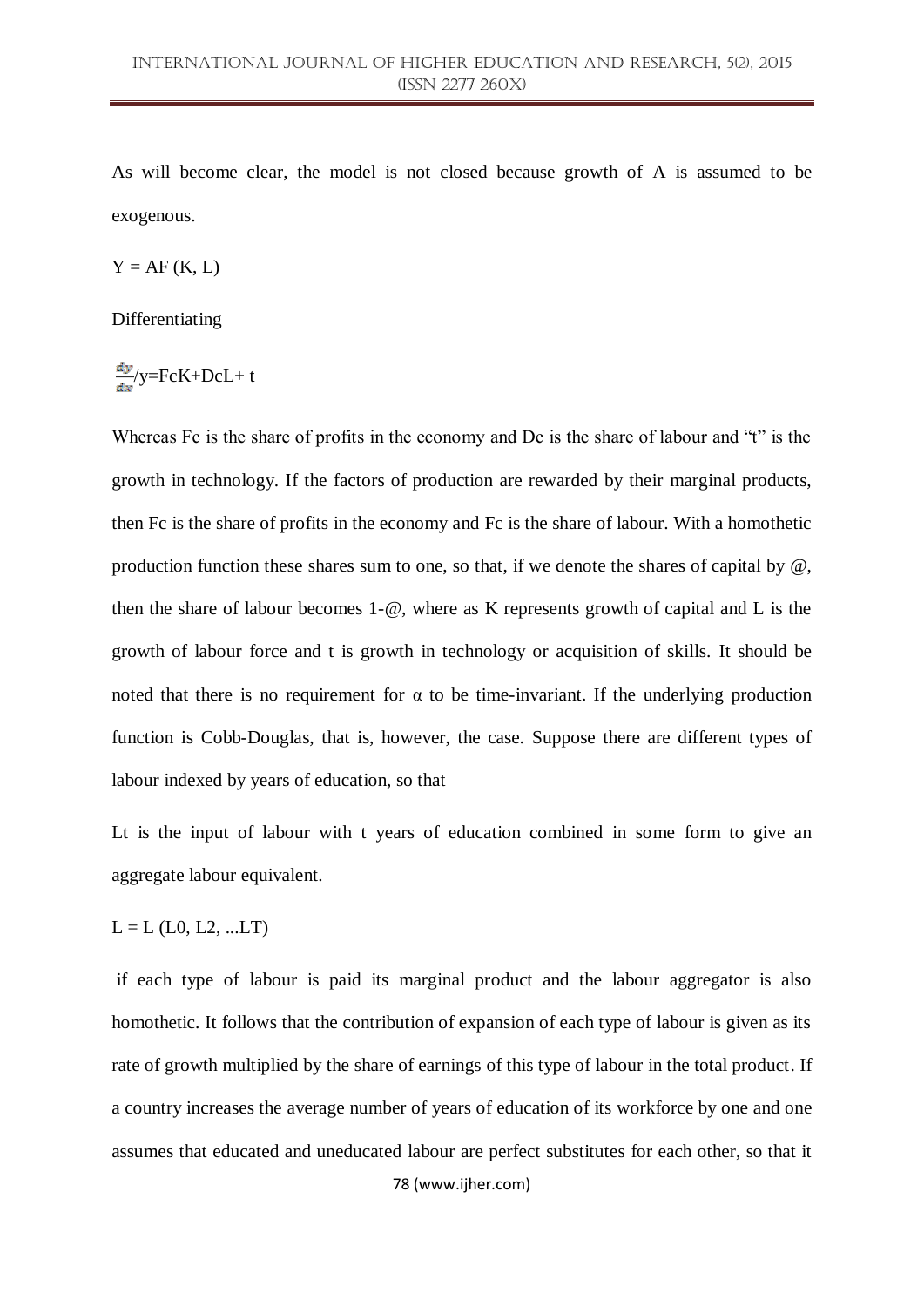does not matter whether everybody's education has increased by the same amount, or whether some people have expanded their education by more and others less than one year then the effective labour supply is increased by the same amount. The increase in output resulting from this is the increase in effective labour multiplied by the share of labour in the overall product. It is quite likely that countries with high levels of education will also have more capital per worker; indeed if the amount of capital per effective worker is same before and after the increase in educational attainment, then the overall percentage increase in output is likely to be the same as the increase in the effective labour force; using the Mincerian returns for the world, this is 10.1% per extra year of education. But if the share of labour in the product is only 2/3 (e.g. Mankiw *et al*., 1992), then one extra year's education contributes only 6.7% to output growth and the remainder is due the capital stock rising pari passu. There are many practical examples of this calculation. For example **Matthews** *et al.* imply that between 1856 and 1973 an improved level of education contributed 0.3% Labour Contribution Growth of Quality to Output (% p.a.).

|         | Labour<br>quality | Contribution to growth | Growth of output per |
|---------|-------------------|------------------------|----------------------|
|         | improvement       |                        | capita               |
| Canada  | 0.74              | 0.50                   | 2.93                 |
| France  | 0.73              | 0.49                   | 3.04                 |
| Germany | 0.41              | 0.28                   | 2.91                 |
| Italy   | 0.19              | 0.12                   | 3.74                 |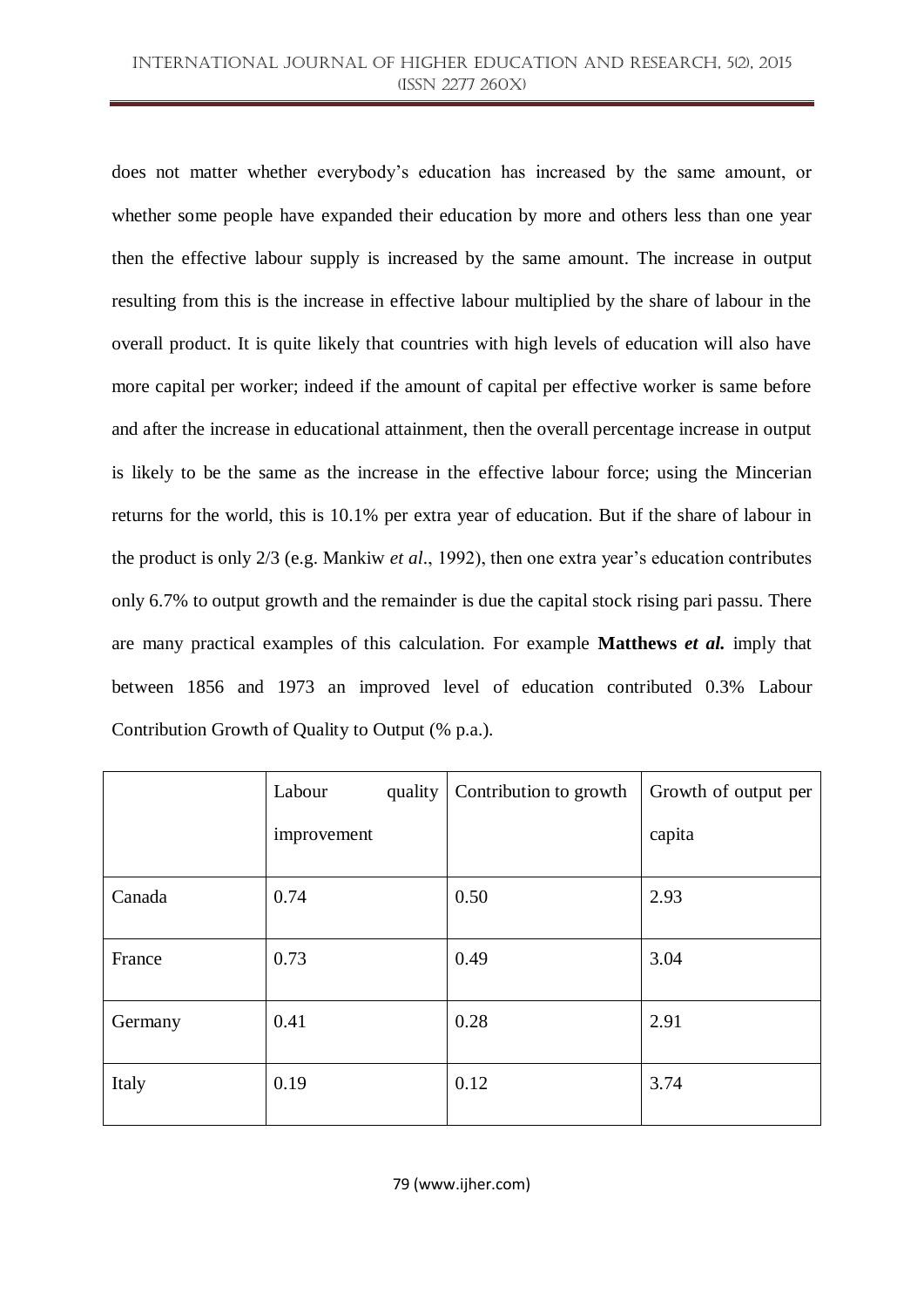| <b>United Kingdom</b> | 0.38 | 0.26 | ل 1 . |
|-----------------------|------|------|-------|
|                       |      |      |       |

*Growth of Labour Quality and its Contribution to Overall Economic Growth, 1960-1989 Philip Stevens and Martin Weale, National Institute of Economic and Social Research,, Dean Trench Street ,London SW1P 3HEAugust 2003*

80 (www.ijher.com) It is concluded from the table that there exists a positive correlation between labour quality improvement that comes because of education and economic growth. With the increase in educational standards of a nation, its growth capabilities increase. It results in diffusion of knowledge, innovation and new ideas. The twentieth century is the century of ideas, new ideas famously known as knowledge economy. The knowledge economy is the use of knowledge technologies (such as knowledge engineering and knowledge management) to produce economic benefits as well as job creation. It asserts continual use of innovation and new strategies to remain competitive and survive. The knowledge economy is also seen as the latest stage of development in global economic restructuring. Thus far, the developed world has transitioned from an agricultural economy (pre-Industrial Age, largely the agrarian sector) to industrial economy (with the Industrial Age, largely the manufacturing sector) to post-industrial/mass production economy (mid-1900s, largely the service sector) to knowledge economy (late 1900s – 2000s, largely the technology/human capital sector). This latest stage has been marked by the upheavals in technological innovations and the globally competitive need for innovation with new products and processes that develop from the research community (i.e., R&D factors, universities, labs, educational institutes).In the knowledge economy, the specialized labor force is characterized as computer literate and well-trained in handling data, developing algorithms and simulated models, and innovating on processes and systems. Harvard Business School Professor, Michael Porter asserts that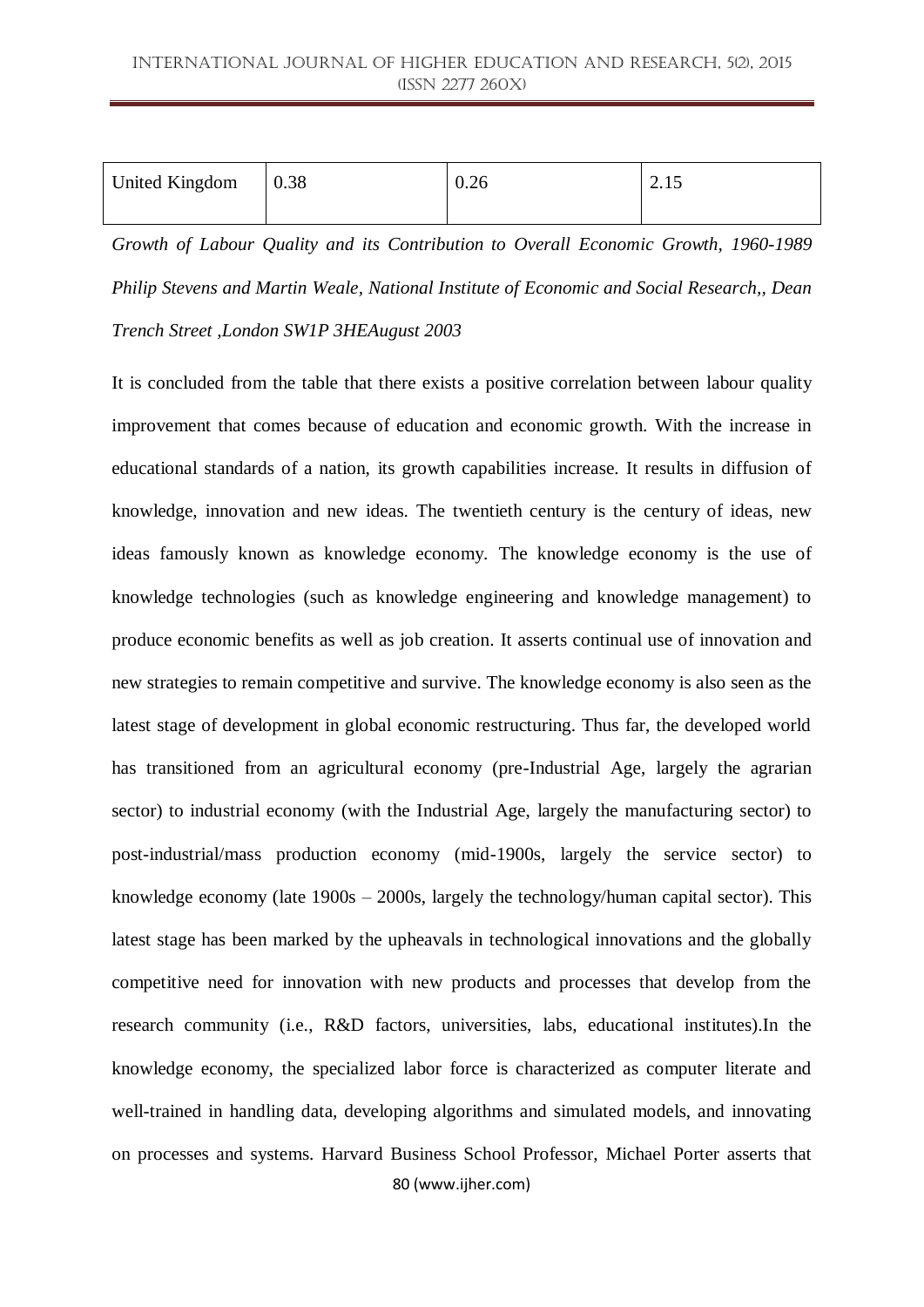81 (www.ijher.com) today's economy is far more dynamic and that comparative advantage is less relevant than competitive advantage which rests on "making more productive use of inputs, which requires continual innovation. Consequently, the technical careers including computer scientists, engineers, chemists, biologists, mathematicians, and scientific inventors will see continuous demand in years to come. Additionally, well-situated clusters, which Michael Porter argues is vital in global economies, connect locally with linked industries, manufacturers, and other entities that are related by skills, technologies, and other common inputs. Hence, knowledge is the catalyst and connective tissue in modern economies. Also creativity has boosted the economic performance of so many countries. It is now worth billions of dollars. Regardless of how the creative industries are defined and classified, there is no disagreement that they lay at the centre of what can be labelled in broader terms the "creative economy". The term "creative economy" appeared in 2001 in John Howkins' book about the relationship between creativity and economics.12 For Howkins, "creativity is not new and neither is economics, but what is new is the nature and the extent of the relationship between them and how they combine to create extraordinary value and wealth". Howkins' use of the term "creative economy" is broad, covering 15 creative industries extending from arts to the wider fields of science and technology. According to his estimates, in the year 2000, the creative economy was worth \$2.2 trillion worldwide, and it was growing at 5 per cent annually. For Howkins, there are two kinds of creativity: the kind that relates to people's fulfilment as individuals and the kind that generates a product. The first one is a universal characteristic of humanity and is found in all societies and cultures. The second is stronger in industrial societies, which put a higher value on novelty, on science and technological innovation, and on intellectual property rights. There is no unique definition of the "creative economy". It is a subjective concept that has been shaped throughout this decade. There is, however, growing convergence on the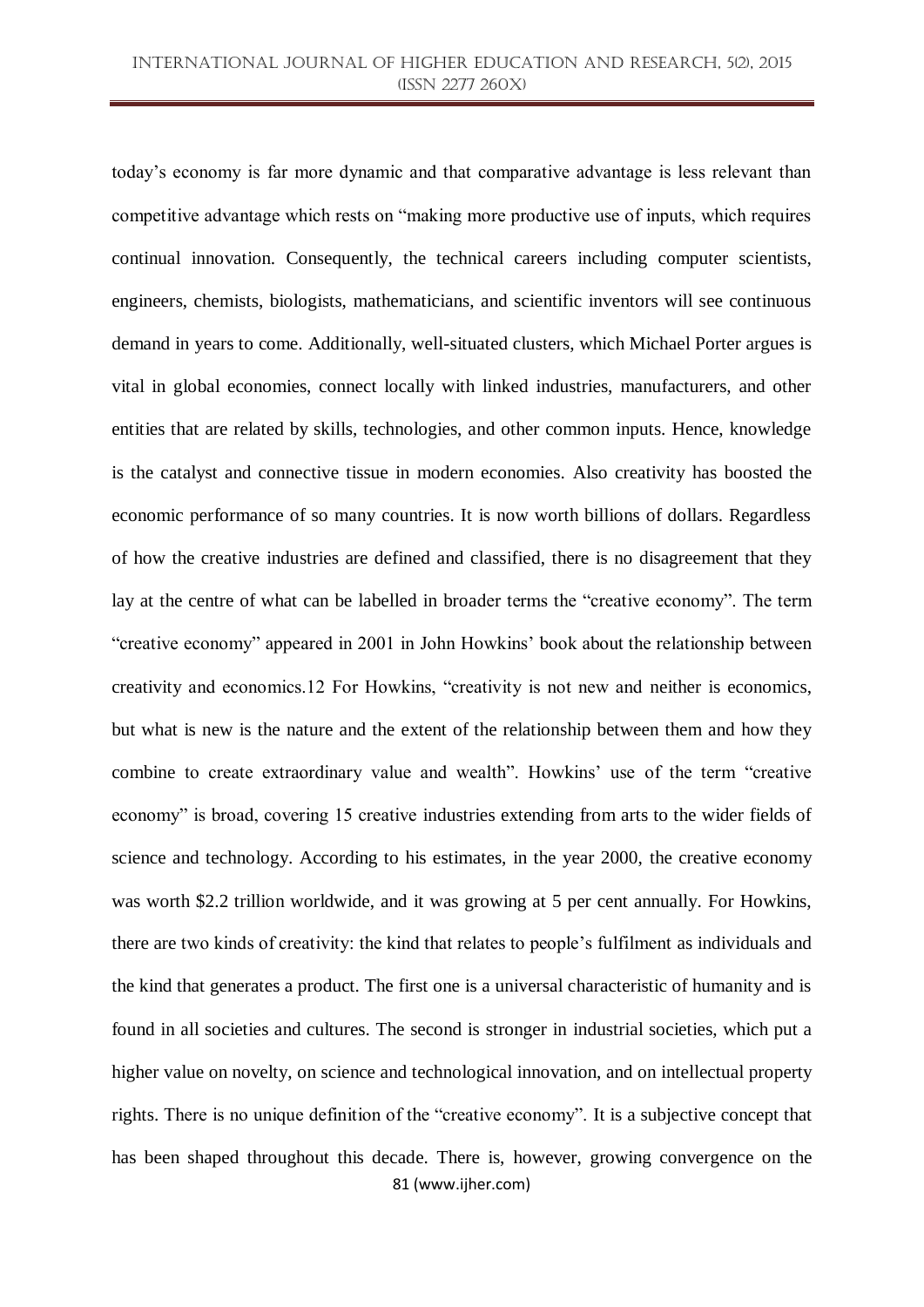82 (www.ijher.com) creative economy has been more recent (creative economy report 2010). It is a known fact that this creativity can only be boosted by providing people with good and quality education. Also given that there is a persistent trend in the increase in world incomes been a significant driver of the creative economy's growth. Several factors lie behind this demand push. First, rising real incomes in industrialized countries have boosted demand for income-elastic products, including creative goods and services. Moreover, the real prices of some of these products, as well as the prices of the means for their mediated consumption, have fallen as technology advances, leading to further upward pressure on demand. Maintaining the demand for video games, for example, requires not only a steady stream of new titles, but also newer and cheaper versions of gaming consoles. Other examples of demand-side interactions between soft and functional innovations include DVD and MP3 players, which in part depend on the quality of films and music. Changing patterns of cultural consumption also drive the growth of the creative economy. Again it is the spread of new communication technologies that lies behind the transformation. New generations of consumers on all continents are using the Internet, mobile telephones and digital media in ways that not only expand their range of cultural experiences but also transform them from passive recipients of cultural messages into co-creators of cultural content. The sense of empowerment brought about by these developments and the process of redefining cultural identities are likely to continue as significant influences on the growth of the creative industries in the future. The emergence of consumers as creators or co-creators of creative products has stimulated an enormous amount of cultural interaction and interchange. Examples of firms that have been able to involve consumers in the co-production of their good or service are those in the fields of open-source software and peer-produced information. Demographics is another element positively influencing the demand for creative goods and services. According to the United Nations,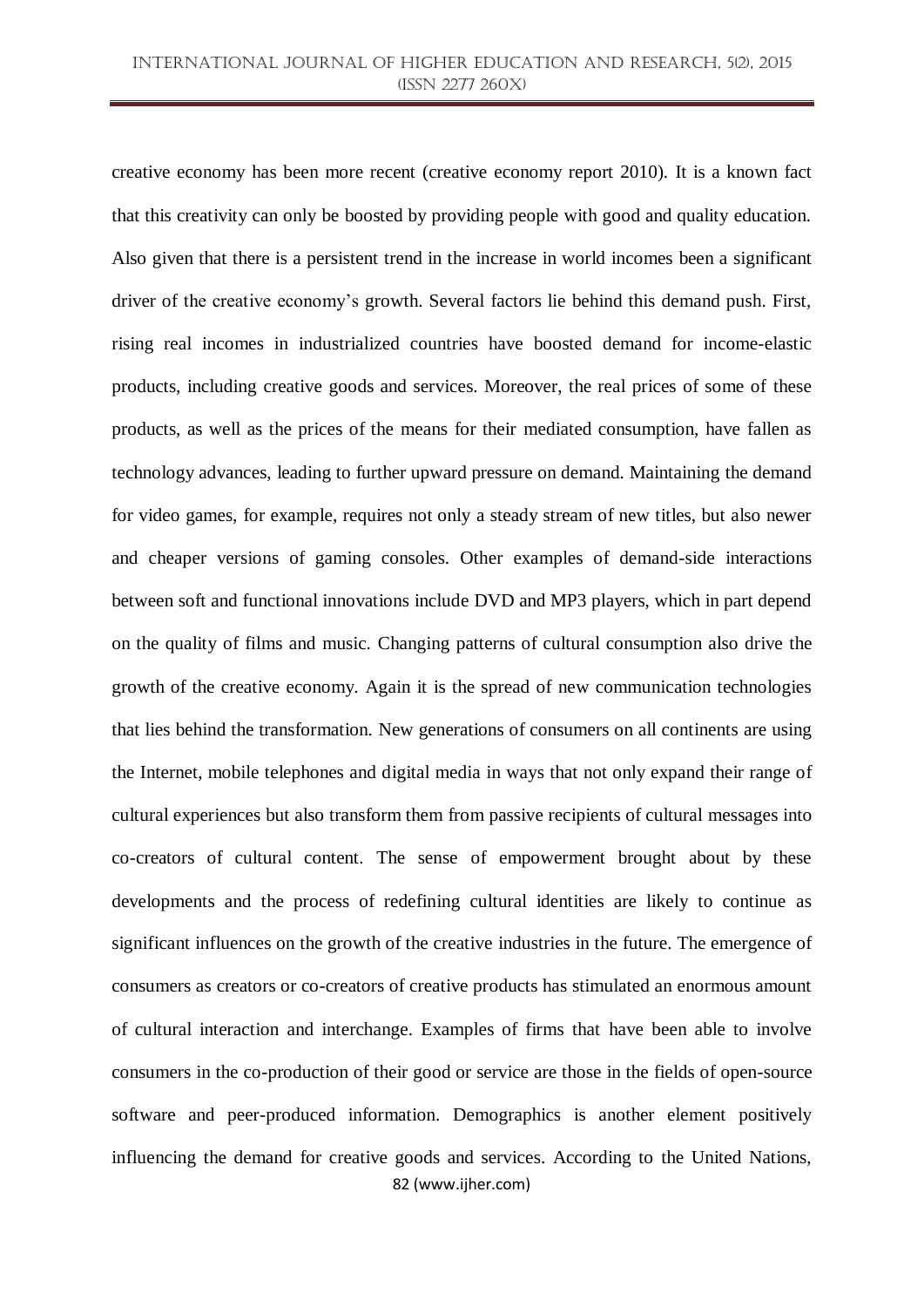83 (www.ijher.com) world population in 2005 was estimated at around 6.5 billion people and is expected to grow to more than 9 billion by 2050.What's more, an increase in life expectancy worldwide has resulted in an aging population, many of whom are retirees with more leisure time and the means to consume cultural activities, creative products and tourism. In summary, the demand profile of consumers of creative goods and services grows each year by assimilating new groups of users, from the youngest to the oldest generations (CREATIVE ECONOMY REPORT 2010). Similarly the information and communication sector requires a lot of talented pool to grow faster and remain competitive. Evidence from both developed and developing countries has shown that effective use of ICTs affects productivity in both large and small enterprises (UNCTAD,2011a). A firm-level study covering 56 developing countries found that "ICT is playing an important role in allowing businesses to grow faster and become more productive – this alone suggests that creating an appropriate environment to exploit ICT is important" (World Bank, 2006: 72). Developing-country enterprises using ICT had better performance compared with enterprises that did not use ICT, with notable improvements in enterprise growth, profitability, investment and productivity. However, benefits from ICT use are not equally distributed across the private sector. ICTs vary in terms of accessibility, functionality and user requirement. The extent to which an enterprise gains from enhanced access to different ICTs depends on its needs for information, storage and communication, which in turn are affected by its size, industrial sector, and location and workforce skills. It also depends on whether its suppliers and customers are frequent users of ICTs. It is furthermore influenced by the business skills of managers, the availability of personnel trained to use and maintain the equipment, and the availability of additional information sources that enable improved decision-making in procurement and other business processes. The degree of ICT use has become a proxy for many business development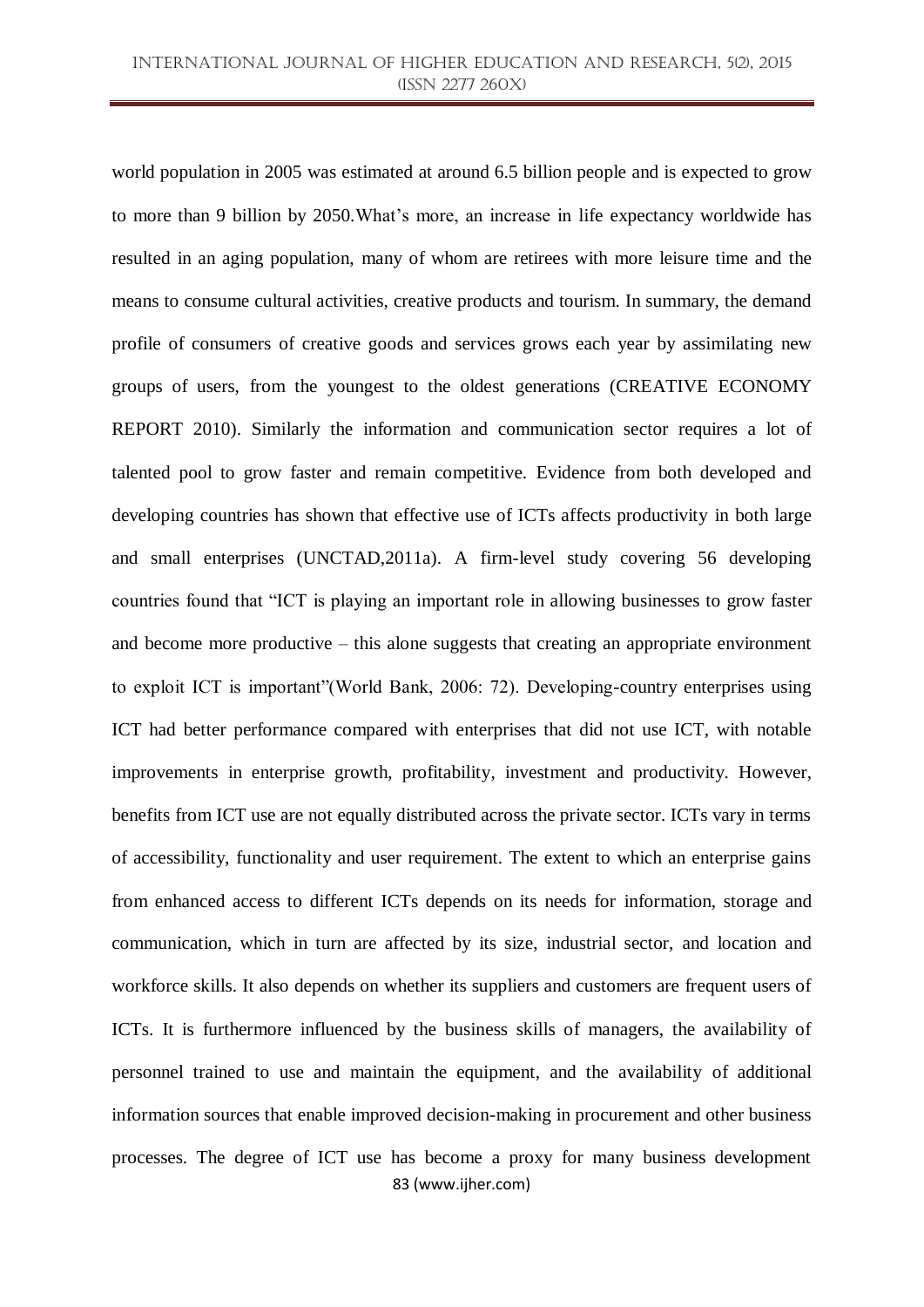84 (www.ijher.com) strategies that endeavour to identify those enterprises with the greatest potential for growth. For example, the Business Sophistication Modelling (BSM) applied by Fin Scope (2006) in South Africa classifies private businesses into seven levels of "sophistication". Firms classified as "BSM1" make no use of ICTs, while the classification criteria for BSM2 firms include among others ownership of a mobile phone. BSM5 firms are home-based with a fixed telephone line, BSM6 businesses have invested in a computer, and BSM7 business use credit card machines. For micro- and small enterprises (MSEs), the main observed benefits of ICT use are twofold (UNCTAD, 2010): (a) reduction in information search and transactions costs; and (b) improved communications along the supply chain, with possible beneficial effects for individual enterprises as well as in terms of overall improvements in the functioning of markets. Furthermore, there is evidence that ICT use can help strengthen social and human capital through the enhancement of skills, increased self-confidence, participation of women, empowerment and security against income loss. For growth-oriented enterprises equipped with personal computers (PCs), together with their effective use, ICTs can also strengthen internal information systems and facilitate the participation in international value chains. Firms that are either exporters or foreign owned, are typically more frequent ICT users. But it is mostly seen that development and use of ICT so much typically depends on the quality of human resources. Developing a thriving ICT sector depends crucially on the availability of adequately trained human resources. Lack of the necessary skills is often cited as a barrier to the development of a local ICT industry, and serves as an effective barrier to attracting foreign investment. At the same time, in order for government or private-sector initiatives that aim at developing human resources to achieve their goals, it is essential to have a clear understanding of the precise needs of the enterprises in question. Matching supply and demand is necessary in order to ensure that skills developed through education and training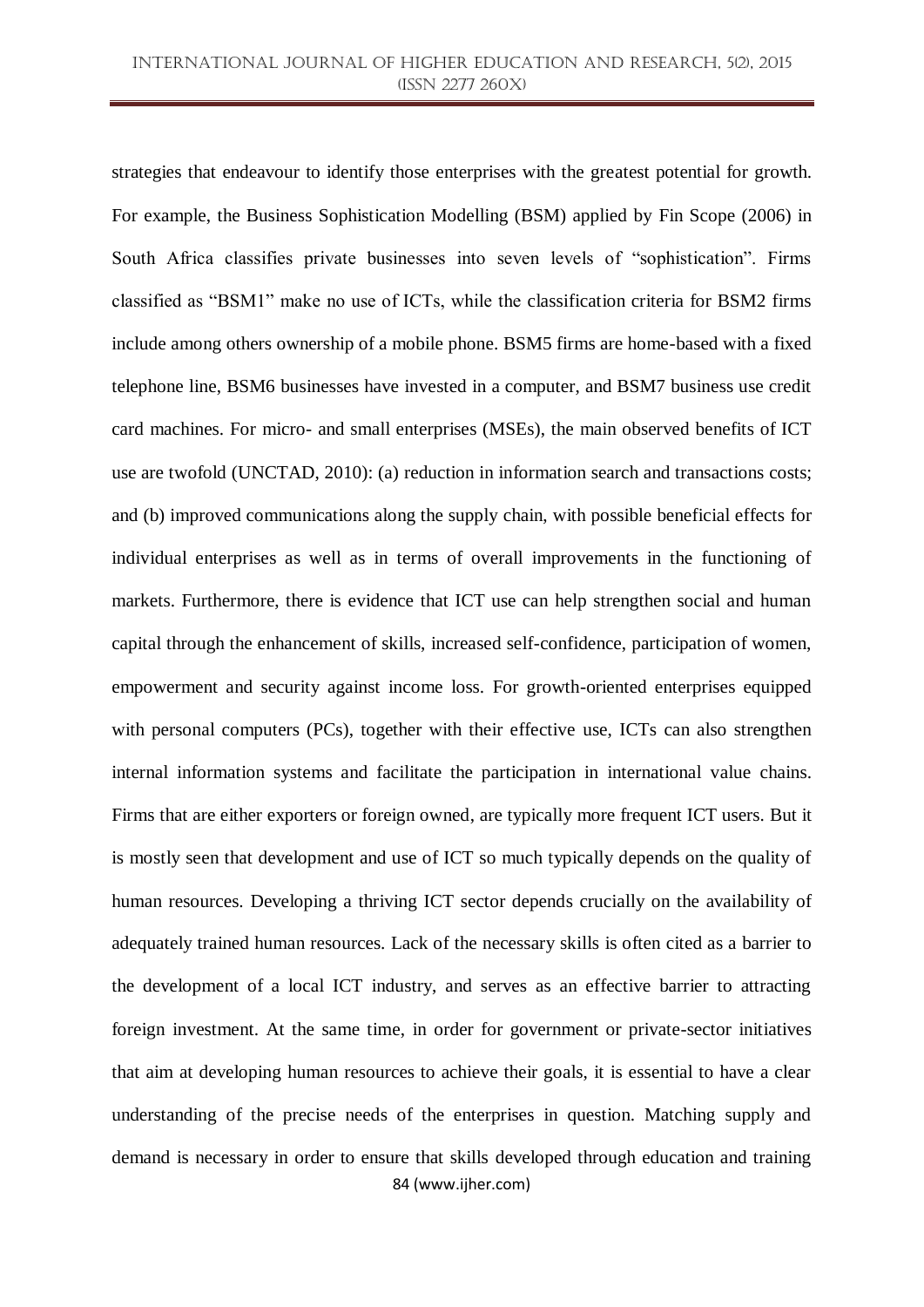are those that are sought by ICT enterprises. A poor match increases the likelihood of educated people having to look elsewhere for work, possibly contributing to brain drain. In general, people who are ICT-literate have a higher chance of finding employment, as both companies and Governments need their skills in order to better participate in the knowledgebased economy. Governments should therefore seek to enhance digital literacy, by using the basic education system, beginning at primary school level, and by emphasizing lifelong learning through adult training programmes. Ideally, the public and private sectors and academia and training institutions, should work together to develop national policies that focus on imparting appropriate skills that reflect the requirements of the ICT industry. The provision of free Internet access in

Public schools, universities and libraries can serve to broaden the use of technology and the Internet for entrepreneurs. At the same time, care should taken when seeking to leverage ICTs for educational purposes, as many initiatives in this area have failed to generate the results hoped for (see, for example, IADB, 2011a). The development of ICT professionals is a priority in many countries, including Singapore and Egypt. In Cambodia, more than 3,000 software developers graduate every year, and the cost of hiring them is generally much lower than for software developers from China or India. Nevertheless, due to their skill levels being below international standards, they are still not competitive. Here, as in many other developing countries, one of the challenges is to adapt the ICT curriculums taught in universities to reflect new developments in the area of software (INFORMATION ECONOMY REPORT 2011). Thus, information and technology, results in the boost of economy resulting in growth and employment generation. It provides a great opportunity for the developing countries to boost their exports and alleviate problems associated with balance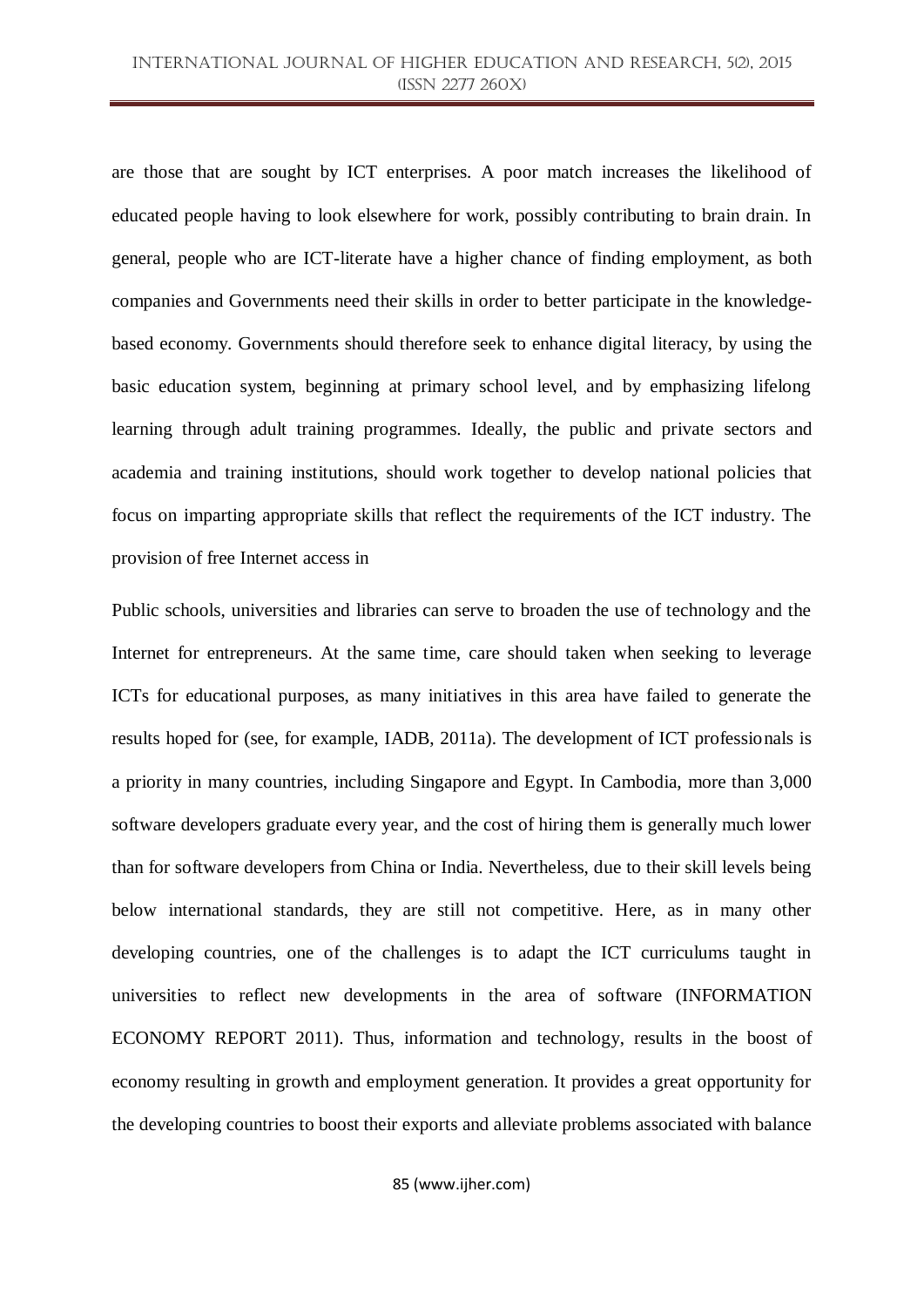of payments. To become the hub of information and technology, the population must be literate and skilled enough to take advantage in these areas.

# **Indian scenario**:

India has an abundant quality of human resources. This has been a prime contributor of growth in the economy. It has now over a billion of population (118 million, census 2011) and is likely to grow but decadal growth rates have shown a declining trend( census 2011). As per Population Reference Bureau, India's population in 2050 is projected to be 1.692 billion people Indian economy prior to independence was in a shady position due to colonialisation by Britishers. After independence it showed a improvement but could only managed to grow below 5% up to 1990. After the structural adjustment, liberalisation and globalisation adopted in 1991 played it began to rise faster than any period eventually growing at around 9% up to 2002-07. This coincided with the rise in the young and energetic population. It began to experience the population dividend as share of labour force continued to rise and is projected to overtake china in coming years The U.S. Census Bureau predicts that India will surpass China as the world's largest country by 2025, with a large proportion of those in the working age category. This will be a great challenge to India as the young population has to be provided with education to increase their productivity, acumen and talent. It is the literate population that is an asset to a country not simply population. As the economist Clark Kerr observed, "On a global scale, wealth and prosperity have become more dependent on the access to knowledge than the access to natural resources. After independence India has provided a significant amount of money to higher education. It is because of these efforts that now it is emerging as biggest contributor to human resource development. Post-independence India has witnessed an above average growth in the number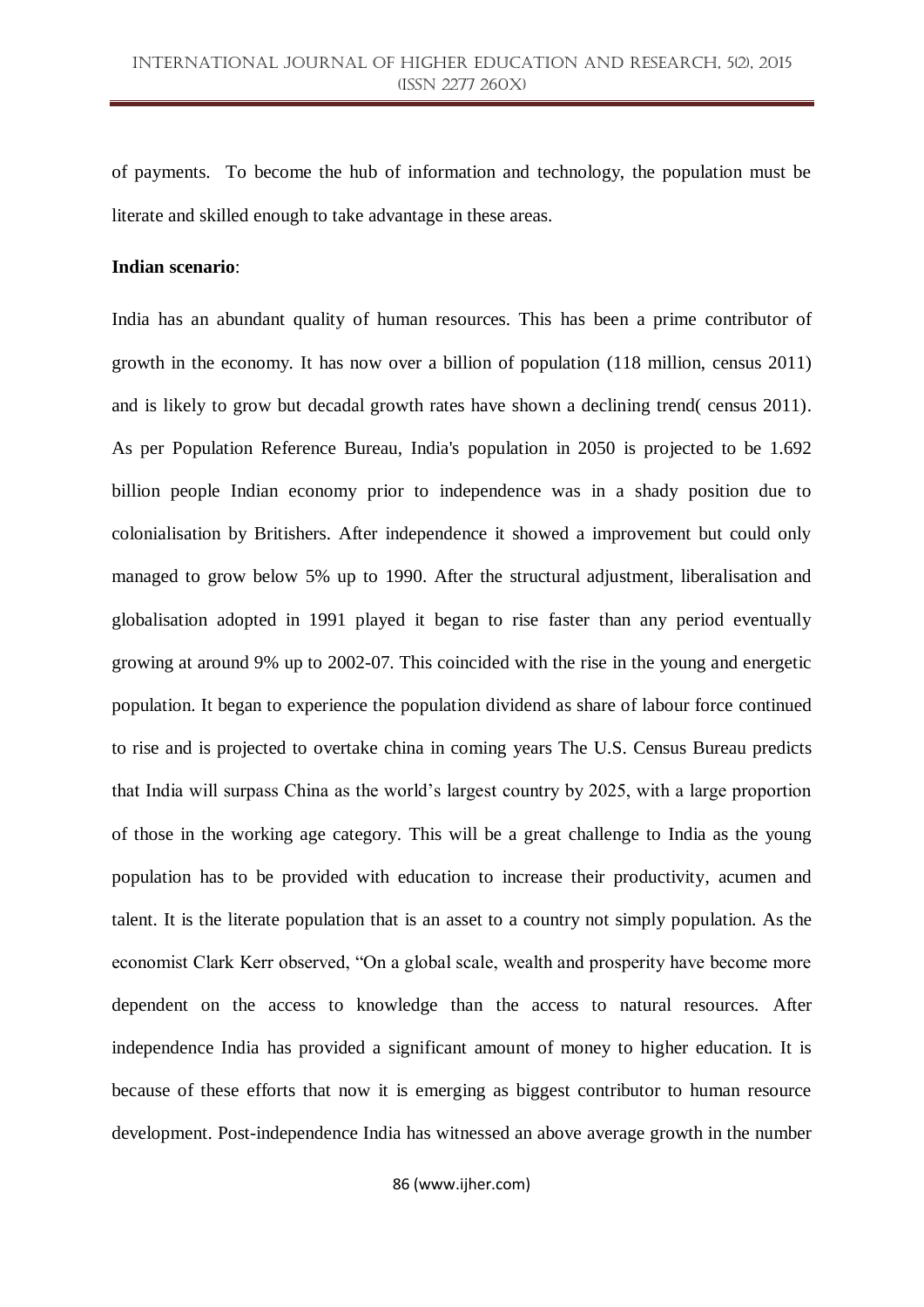87 (www.ijher.com) of higher educational institutions vis-à-vis its population. While there were just about 20 Universities and 500 Colleges at the time of independence, today these numbers have grown exponentially. Now, India has a total of 610 universities. 43 central universities, 299 state universities, 140 private Universities, 128 deemed universities and 5 institutions established through state legislation, 30 Institutions of National Importance. There are 45 technical institutes, 13 management institutes, 4 information technology institutes, 6 science and research institutes and 3 planning and architecture institutes and the demand for higher education is still rising. . The Eleventh Plan recognised and responded to the rising demand for higher education. Enrolment increased in government as well as private institutions. Enrolment13 in open and distance learning (ODL) programmes also grew rapidly during the Eleventh Plan from 27.41 lakh students in 2006–07 to 42.01 lakh students in 2011–12(. Apart from the Indira Gandhi National Open University, there are 13 State Open Universities and 183 other Distance Education Institutions (DEIs) approved by the Distance Education Council. Enrolment in DEIs that includes at least 44 private institutions grew most rapidly over 10 per cent per year during the Eleventh Plan period. GER is often used to measure the higher education access. GER is the total enrolment in higher education (both degree and diploma programmes) as a percentage of the population in the eligible age cohort of 18–23 years. Using this definition, GER for higher education was 12.3 per cent in 2006–07 and increased to 17.9 per cent in 2011–12. In regular programmes alone, GER has increased from 10.4 per cent in 2006–07 to 15.2 per cent in 2011–12. 21.192. Increased enrolments in the Eleventh Plan enabled Indian higher education to cross the threshold of 15 per cent GER, moving the country from an elite' to a 'mass' higher education system. Despite this, the unmet demand for access to higher education remains significant, indicating that a further expansion is required. However, expansion during the Twelfth Plan must factor that the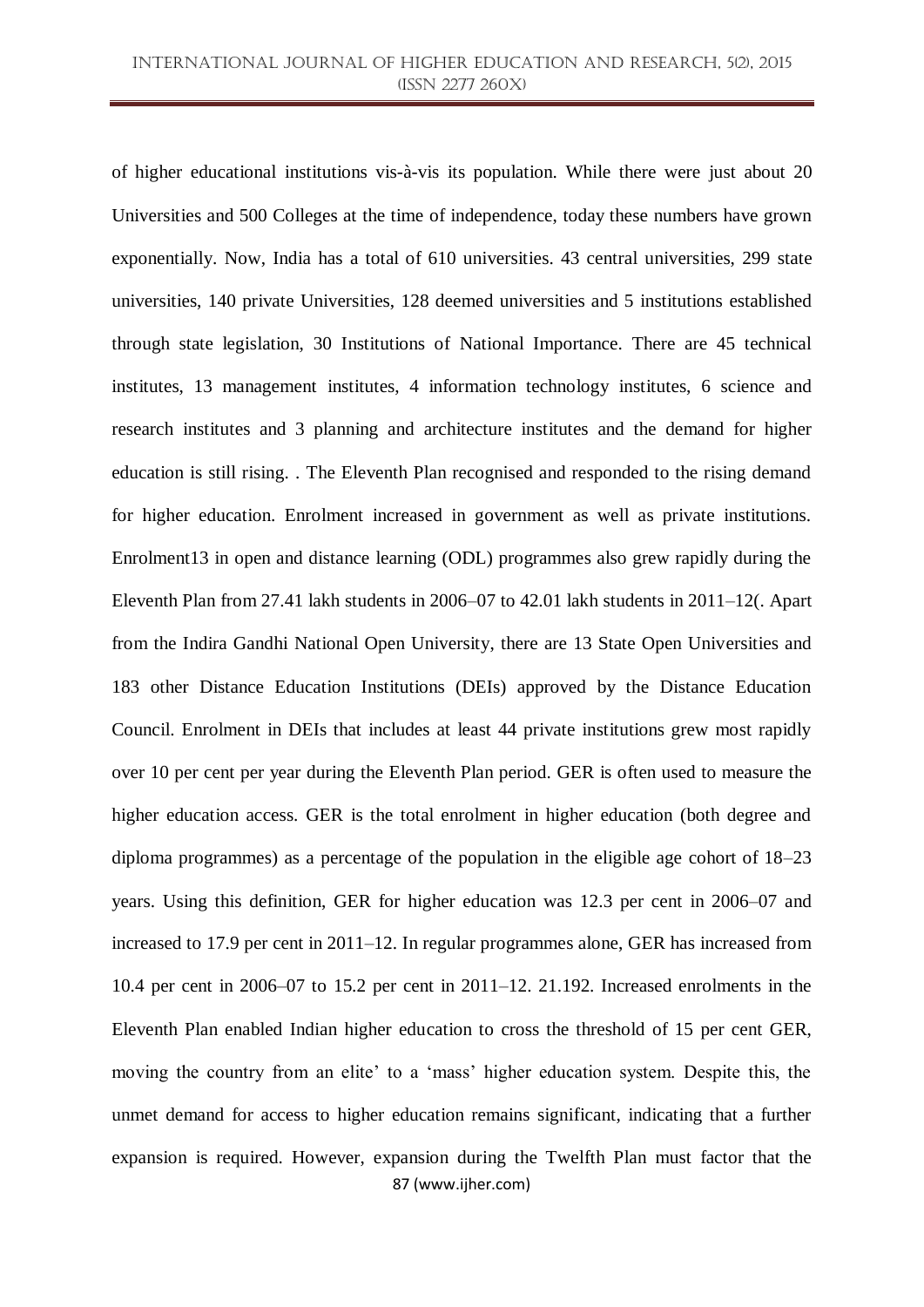88 (www.ijher.com) recent growth has been skewed in favour of certain regions, disciplines and sectors and ensure further expansion has diversity in the provision of higher education including a focused emphasis on improving the quality of institutions, faculty and curricula. Increase in higher education capacity during the Eleventh Plan was largely achieved through the setting up of new institutions by Central and State Governments and the private sector. The number of institutions grew by 58 per cent from 29384 to 46430. By the end of the Plan, the country had 645 degree awarding institutions, 33023 colleges affiliated to 174 universities and over 12748 diploma granting institutions. With the growth rate of institutions matching that of enrolment, the problem of low enrolment per institution evident at the start of the Eleventh Plan remains. Combined with the skewed growth of engineering and technical disciplines, this indicates that further expansion should be undertaken in the context of also achieving disciplinary diversity and increasing capacity within existing institutions rather than creating new institutions. Growth in private institutions was significant during the Eleventh Plan period. Ninety-eight private State universities, 17 private deemed universities, 7818 private colleges, and 3581 private diploma institutions were set up during the Plan period. While a majority of them offer professional or vocational programmes almost exclusively, it's worth noting that a number of arts, commerce and science colleges and a few comprehensive multidisciplinary universities have also been established in the private sector in recent years. The expansion of Central institutions during the Eleventh Plan was historic. The Central Government has never established so many institutions in a single Plan period. The Central Government established 51 new institutions during the Eleventh Plan period Each State now has at least one Central university except Goa, where the State Government did not want one. Special financial assistance was provided by the Central Government to existing Central institutions to raise their intake capacity in order to provide 27 per cent reservation to OBCs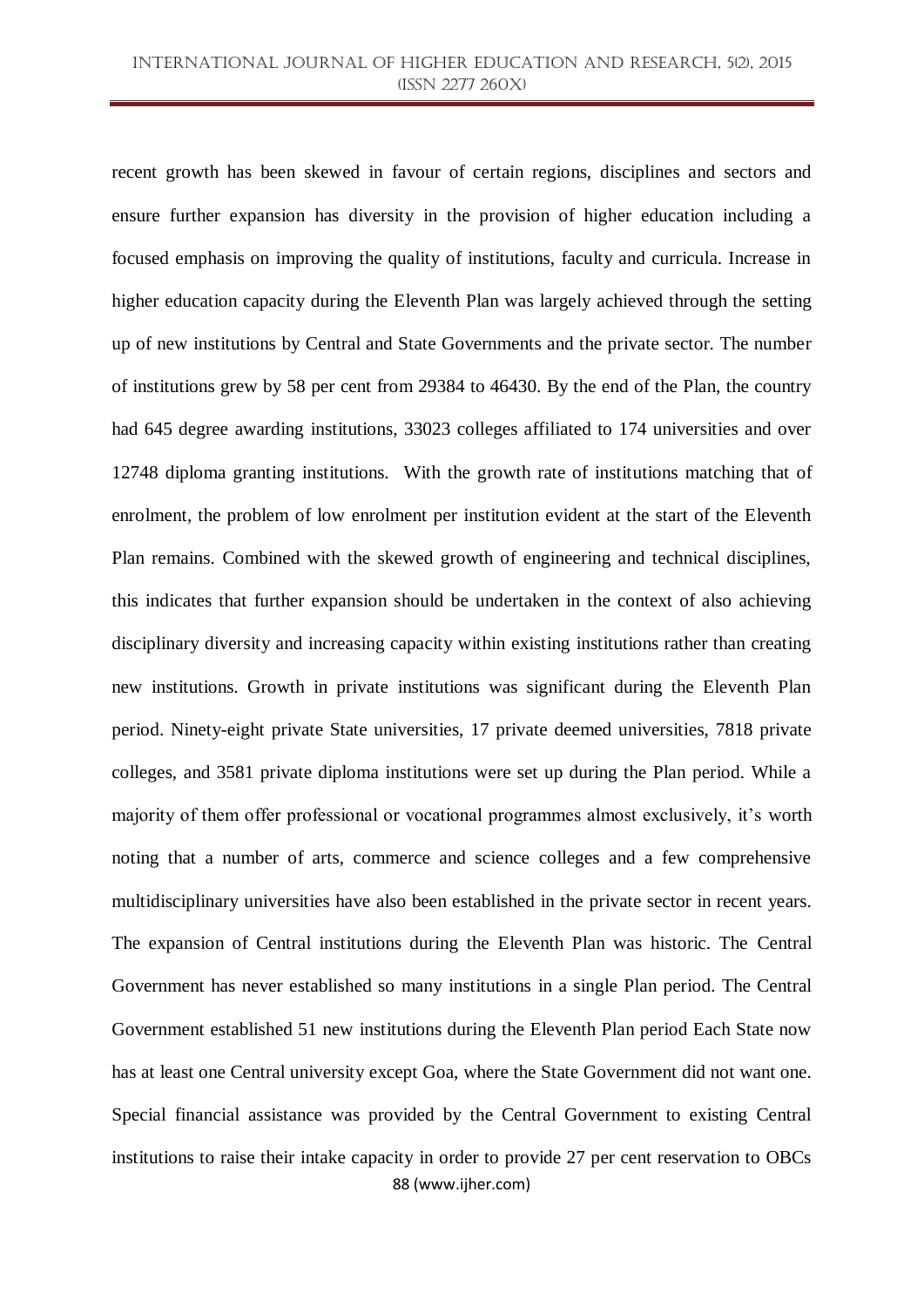89 (www.ijher.com) without affecting the number of general seats. The Central Government also supported the States to set up 45 model degree colleges (as against the 374 proposed in low enrolment districts) and 279 government polytechnics (as against the 300 proposed) during the Plan period India's aspirations to establish a knowledge society in the context of increasing globalization, is based on the assumption that higher and technical education essentially empowers people with the requisite competitive skills and knowledge. It has been realized that it is the quality of education that prepares one for all pursuits of life and in the absence of an acceptable level of quality, higher education becomes a mere formalism devoid of any purpose or substance. As a result, from around the turn of the century, increasing attention has also been paid to quality and excellence in higher education. In the near future India will be the largest individual contributor to the global demographic transition. .. A 2011 International Monetary Fund Working Paper found that substantial portion of the growth experienced by India since the 1980s is attributable to the country's age structure and changing demographics.. Over the next two decades the continuing demographic dividend in India could add about two percentage points per annum to India's per capita GDP growth. Extreme actions are needed to take care of future basic minimum living standards including food, water, energy and education. In the 1990s, though, economic liberalizers evoked the experiences of East Asia and the demographic dividend it benefited from when previously high fertility rates began to decline. Working-age populations rose at the same time as the ratio of dependants to workers fell. An associated rise in the rate of saving allowed more investment, helping pay for the vast expansion in manufacturing that employed those workers and lifted hundreds of millions of people out of poverty. In the mid 2000s the prospect of a similar dividend in India, where the fertility rate had dropped a lot in the 1980s and 1990s, was a key reason for investors' optimism. The timing was particularly encouraging: India's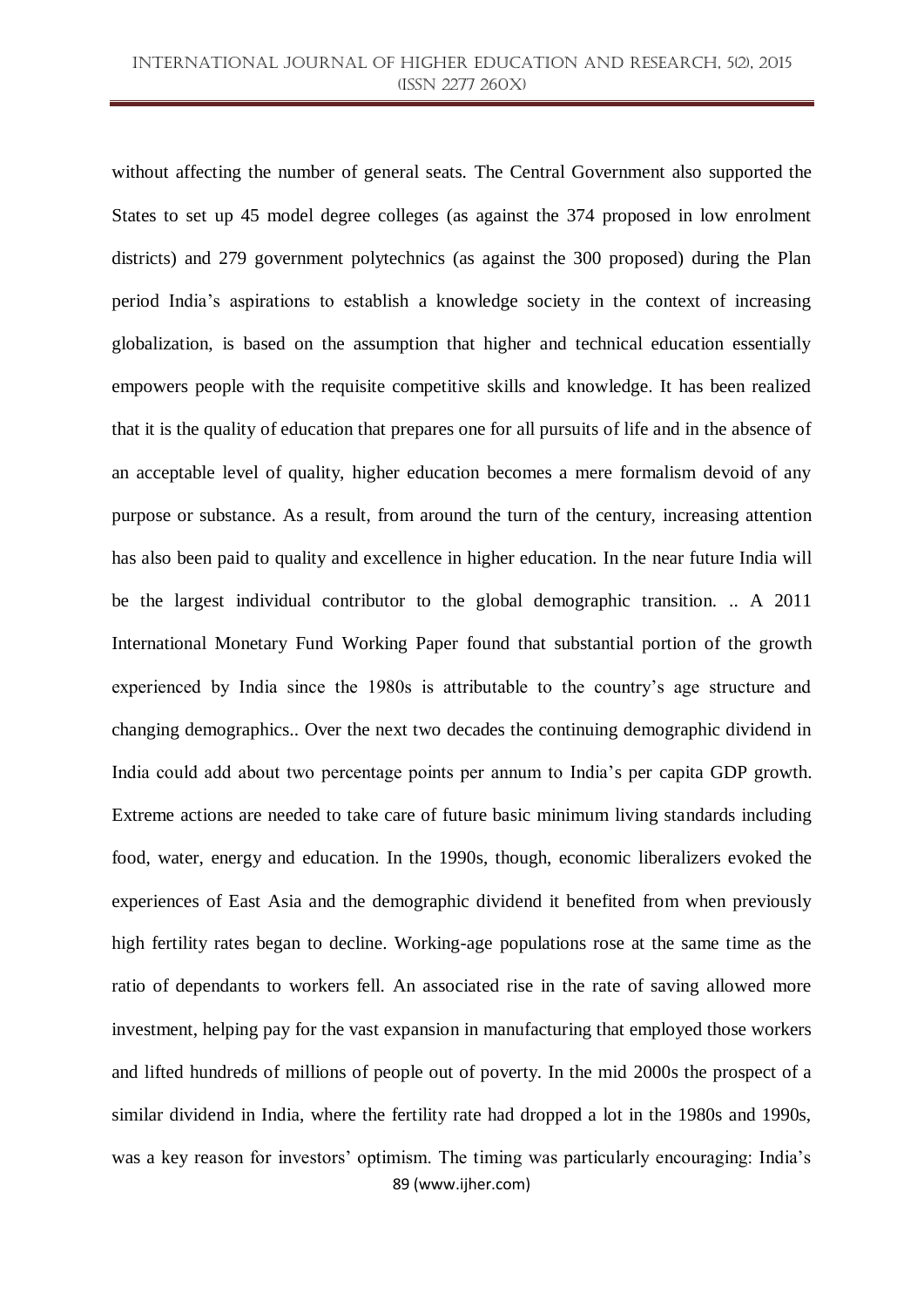90 (www.ijher.com) labour force was due to soar as China's began to decline. In spite of this optimism there is pessimism as well. Many are worried that India is squandering this demographic opportunity. This is partly because the economy is in a funk. Growth is at 4.5%, half the rate at the peak in the mid-2000s. Industry is 27% of output, compared with 40-47% in other big developing Asian economies. The economic growth during the current phase of globalisation has attracted considerable attention. Given a demographic dividend and changing character of Indian economy as seen from the declining income from agriculture and rising share of industry and service sectors, this has led to significant demand for the skilled people. In order to take advantage of this pool of human resources, Indian must build some mechanism to provide higher education to millions of people left. While india has showed improvement in access to higher education, it is still far behind the developed nations. India has made significant progress in ensuring access to primary education, the proportion of students who remain in the education system until higher Education is considerably less. It has been found that only 4% of population had education above graduate level. Ensuring equitable access to higher education is also a challenge with disparities seen across gender, regions and socioeconomic groups. In terms of GER in higher education, India with a GER of about 15% lags behind to a great extent as compared to the developed world, as well as, other developing countries. It is 89% in USA, 24% in China and only 155 in India. With the rising levels of enrolments in school education, the supply of higher education institutes is insufficient to meet the growing demand in the country. Not only India is behind other countries in terms of GER but there is a lot of discrimination too. According to data for 2009-101, while the GER in higher education in India was 17.1 for males, it was only 12.7 for females. Additionally, while the overall GER for the population was 15%, the corresponding figures for SCs and STs were 11.1 and 10.3, respectively. There are regional variations too with Uttar Pradesh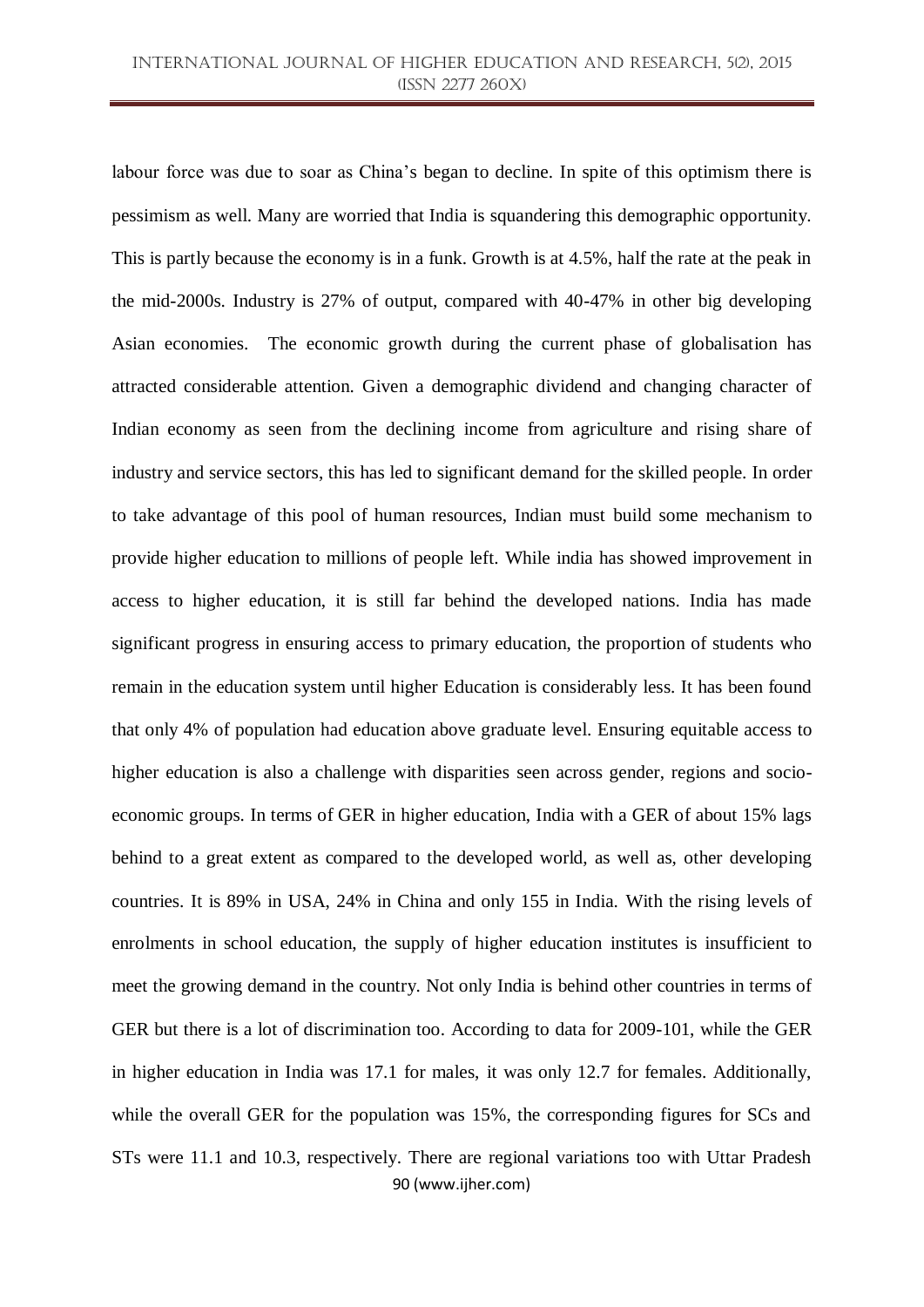having a GER of 10.9 while Delhi has a GER of 47.9. These figures reflect some of the significant imbalances within the higher education system. Also there is a lot of under spending of expenditure on higher education only up to 1.5% of GNP where as it needs around 2.5% of GNP. Also from the above discussion it became clear that there is a lot of work to be done in India. Work force has to be given higher education to enable them to increase their productivity and make them in tune with the changing market conditions inside and outside India. In the light of this situation, skill development has gained an impetus in India's policy-making circles headquartered in New Delhi. The central government's concern with this shortage of skilled workers is best described in the words of the Indian Prime Minister, Manmohan Singh, ‗As our economy booms and as our industry grows, I hear a pressing complaint about an imminent shortage of skilled employees. As a country endowed with huge human resources, we cannot let this be a constraint '(Government of India 2011a). Towards this end, the government of India has set for itself a task of creating a skilled workforce of 500 million by 2022. A National Skill Development Council has been created under the Prime Minister's auspices. Of the500 million, over two-thirds of the target has to be met by existing vocational training initiatives offered by 17 central government ministries. For the remaining one-third, a private-public partnership based National Skill Development Corporation (NSDC) has been set up.

### **Challenges:**

Our university system is, in many parts, in a state of disrepair...In almost half the districts in the country, higher education enrolments are abysmally low, almost two-third of our universities and 90 per cent of our colleges are rated as below average on quality parameters... I am concerned that in many states university appointments, including that of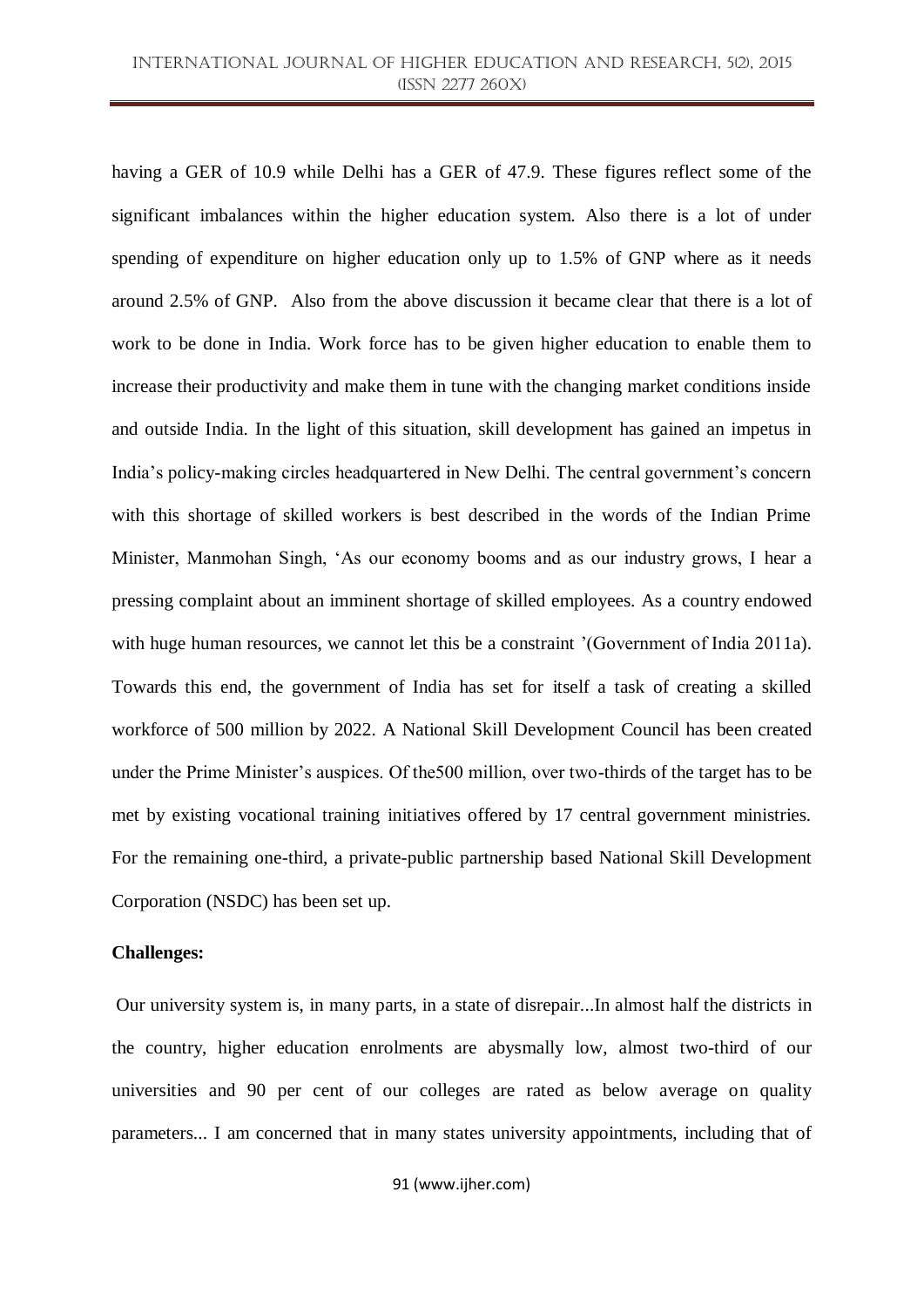92 (www.ijher.com) vice-chancellors, have been politicised and have become subject to caste and communal considerations, there are complaints of favouritism and corruption **(Prime Minister Man Mohan Singh in 2007).** The overall scenario of higher education in India does not match with the global Quality standards. Hence, there is enough justification for an increased assessment of the Quality of the country's educational institutions. Traditionally, these institutions assumed that Quality could be determined by their internal resources, viz., faculty with an impressive set of degrees and experience detailed at the end of the institute's admission brochure, number of books and journals in the library, an ultra-modern campus, and size of the endowment, etc., or by its definable and assessable outputs, viz., efficient use of resources, producing uniquely educated, highly satisfied and employable graduates. Critical appraisals undertaken by the governmental committees and independent academicians have highlighted the crisis confronting the system: ‗increasing educated unemployment; weakening of student motivation; increasing unrest and indiscipline on the campuses; frequent collapse of administration; deterioration of standards; and above all, the demoralizing effect of the irrelevance and purposelessness of most of what is being done.' While the politicians and policy makers have often spoken about the need for radical reconstruction of the system, what has been achieved in reality is only moderate reformism. At present, the world-class institutions in India are mainly limited. Most of the Indian colleges and universities lack in high-end research facilities. Under-investment in libraries, information technology, laboratories and classrooms makes it very difficult to provide top quality instruction or engage in cutting-edge research. This gap has to be bridged if we want to speed up our path to development. The current state of higher education is not in tune to with the market conditions. The fact that Indian manufacturing has provided slow employment growth — called "jobless growth" during the  $1990s$  — or that the IT-enabled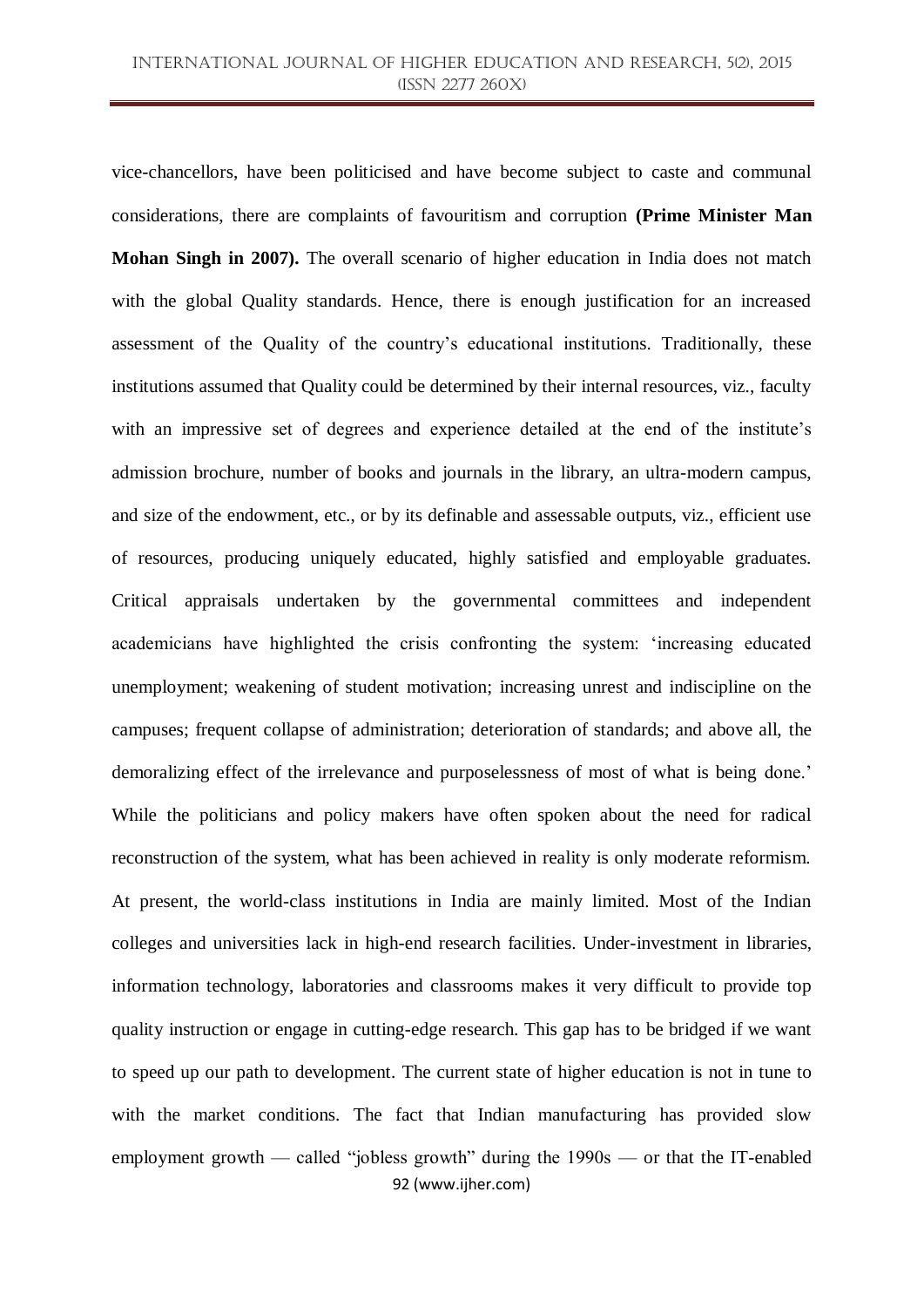93 (www.ijher.com) sector provides less than 0.5 per cent of total employment, indicates that at least two sectors commonly linked with skills and the so-called knowledge economy, respectively, are not in a position to provide massive additional employment, or at least not immediately. No doubt the economy might evolve, and these or other sectors change in ways that provide additional employment, but the push for vocational skills, whether or not at the cost of higher education, cannot ignore a detailed plan of how industry-training linkages will also be simultaneously developed. According to a study only 25% of engineering graduates are directly employable (Infosys, an IT giant, last year sorted through 1.3 million applicants only to find that around two percent were qualified for jobs.) Quality of education delivered in most institutions is very poor. While India has some institutions of global repute delivering quality education, such as (Indian Institute of Management) IIMs and (Indian Institute of Technology) IITs, we do not have enough of them. It has very narrow range of course options that are offered and education is a seller's market, where is no scope of incentive to provide quality education. There is clearly a lack of educated educators and teaching is not an attractive profession. It's a last choice in terms of career. Number of Ph.D.s produced each year is very low and those required by academia is far higher. In fact, at many institutions fresh graduates are employed to teach, leading to poor quality of classroom instruction. Most of the education institutions esp. in states such as Maharashtra and states in South India are owned by politicians. This Education system which is highly regulated by the government has been set up to benefit politicians. There is also a dire shortage of capable leaders is precipitating a crisis in our higher education sector, a situation not likely to be remedied until 2020, according to a global survey conducted by the Education Promotion Society for India (EPSI). Still there is a lack of reforms at the highest stage. Good quality research is low and the population does not have enough skills to find employment in the market. Also there is a lack of foreign direct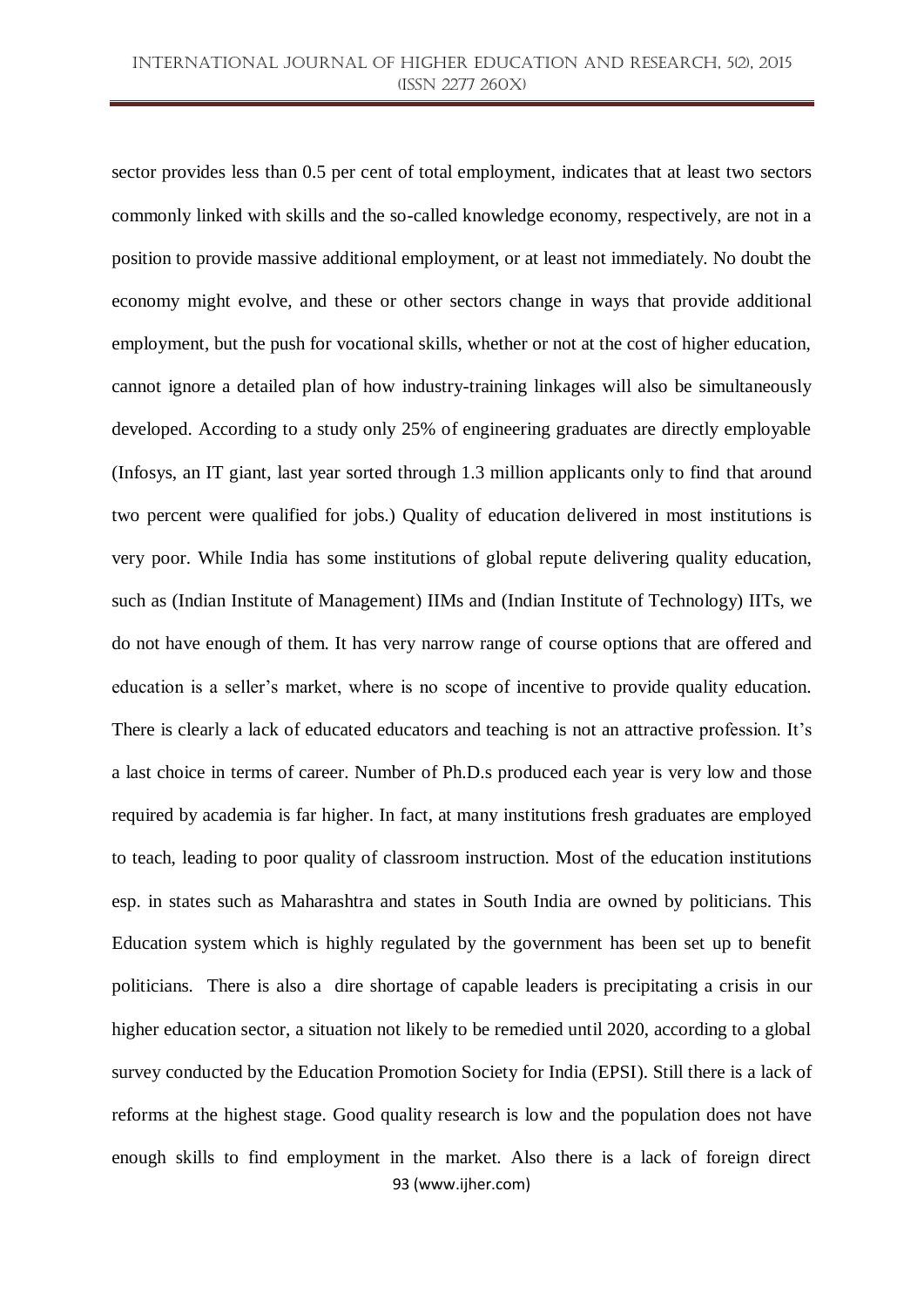investment in higher education. Also it is seen that there is a lack of concern at the highest level for reforms in higher education. It has remained as it is right from the colonial period. Instead of incentivising students to innovate, it encourages students only for the completion of their studies without regard to quality. That is why we have a lot of educated unemployment. In fact, the dichotomisation of knowledge and skills is perhaps one of the most problematic aspects in the current parlance of education.

# **Opportunities:**

Higher education sector in India is still at infancy. There are reports that growth in this sector will be more than 10%. Still there is a lot of untapped market as GER in India is still at 15%. It provides a lot of scope for the private sector to come in and tap the market. The government intends to achieve enrolment of 35.9 million students in higher education institutions, with a GER of 25.2 per cent, by the end of the 12th Plan period through the coexistence of multiple types of institutions including research-centric, teaching and vocationfocused ones. This provides a lot of scope for the private sector to come in. Also with the growth in higher educational institutes, the labour productivity will rise which will provide a boost to economy. Also labour force will be available to new industries at a low wages as the supply of labour is very huge in India. This will give a competitive advantage to Indian industries to compete in international market. Exports will rise and balance of payment will be more favourable. Higher remittances will be expected as demand for quality labour is huge outside India. India can also attract the foreign investment to boost the quality of education. It will make India comparable to international standards. More higher education will cause more innovations and creative economy will lift millions out of poverty. Particularly the impact will be more on rural sector. Going through quality higher education will improve the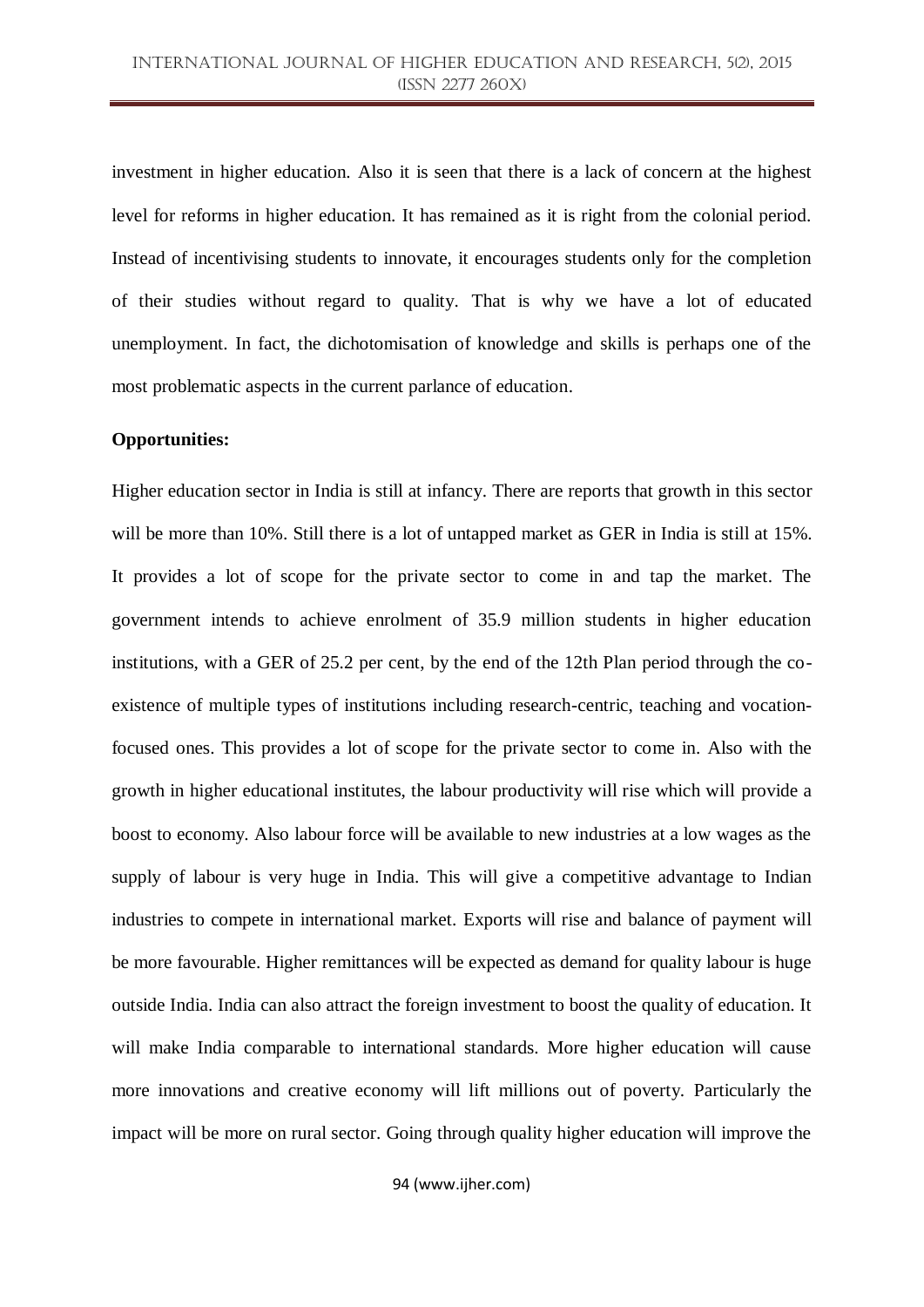standards of rural youth and cause prosperity all round. For students it provides the opportunity to Participate in high-level masters / doctoral courses, Receive double / multiple / joint degree from consortium of excellent universities, Improve linguistic skills, intercultural experience, Improve employability of students through recognition of qualifications and study periods abroad, Academic exchange of knowledge, ideas, contacts, Revision of textbooks and representation of courses which correspond to the content of global community knowledge and international problems, Development of humanistic resources for the realization of social, economic, cultural consequences of universities internationalization, Scientific and cultural cooperation by the students unions and scientific boards of universities, Use of the comparative studies to present the content of existing educational programs, Emphasis on inter-cultural skills for planning ,Acquaint students with abilities and skills in the International arena.

#### **Recommendations:**

The NKC recommendations on higher education were submitted to the Prime Minister on 29th November 2006. The report focused on the need for excellence in the system, expansion of the higher education sector in the country, and providing access to higher education for larger numbers of students. Some of the issues that have been highlighted by the National Knowledge Commission in its report to the Prime Minister are: Systemic issues like quantity and quality of higher education, Regulatory framework, Access to higher education, financing of higher education Institutional architecture of universities, Governance and administration, Content in terms of curriculum and examinations and Faculty and Research. In order to achieve these goals, there must be increase in share of expenditure of government on higher education from ROUNG 1.5% TO 3% OF GNP. Also private sector should be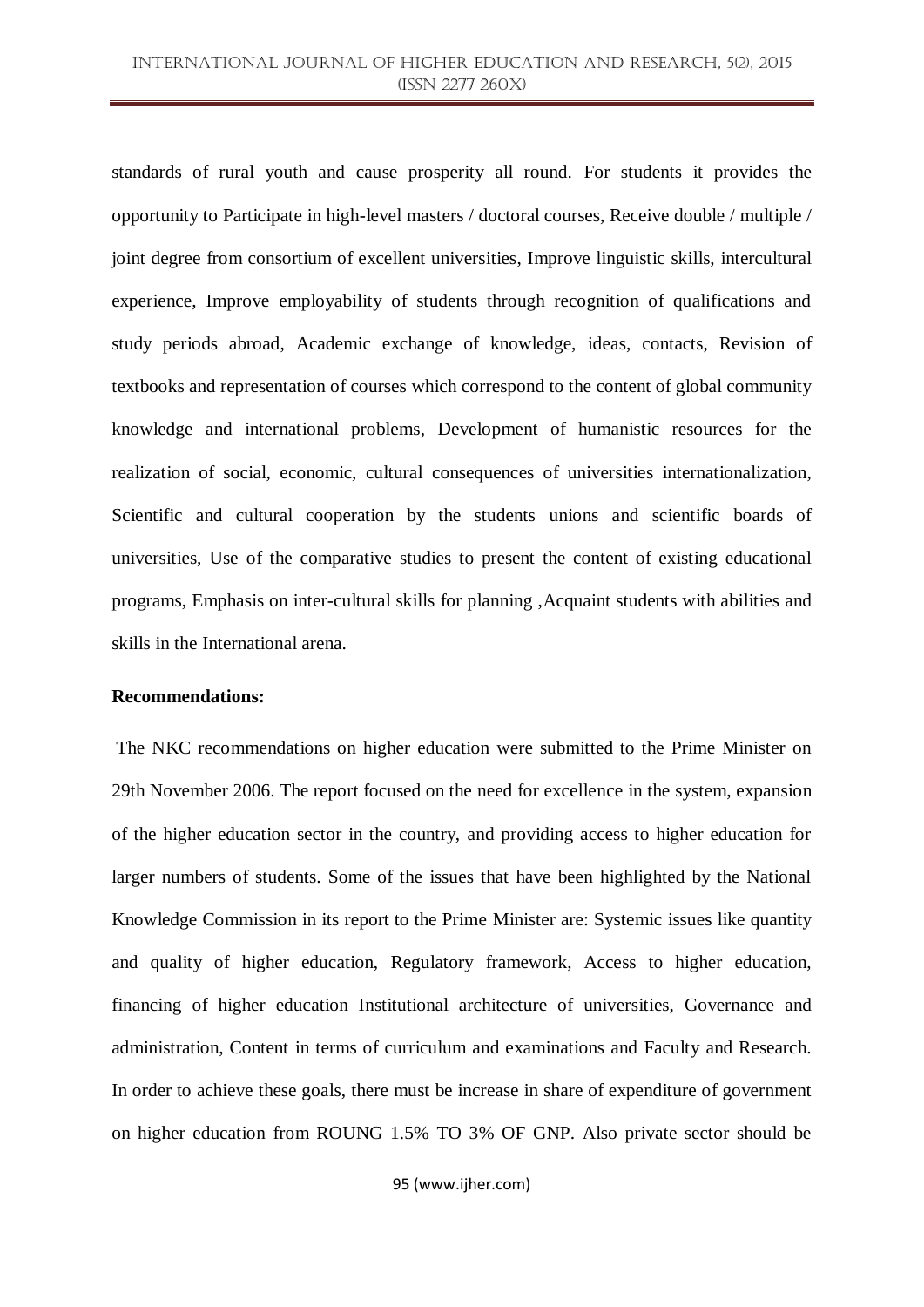given opportunities to open new institutions as it will reduce the dependency on the government sector. Private sector is usually known to respond positively to market condition. Foreign direct investment should be allowed as it will bring quality education to India. Furthermore higher education institutions must be provided more autonomy to devise their own rules and regulations. Political interference has always resulted in degradation of quality standards. Curriculum and research should be made comparable to international standards by learning from these institutions i.e. their regulatory framework, policies and strategies.

# **References:**

(1) Babatunde, M.A. & Adefabi, R.A. (2005): Nigeria Long Run Relationship between Education and Economic Growth in Nigeria: Evidence from the Johansen's Cointegration Approach. Paper presented at the Regional Conference on "Education in West Africa: Constraints and Opportunities Dakar, Senegal" November 1st - 2nd, 2005. Cornell University/CREA/Ministèrede l'Education du Sénégal.

(2) Dahlin, B.G. (2008): The Impact of Education on Economic Growth Theory, Findings, and Policy Implications. Duke University, pp. 1-30.

(3) Sarsare, S.M. (2012): Indian Higher Education: Challenges and Opportunities. *Intl. Index. & Ref. Res. Jour*., III (34): 55-56.

(4) United Nations (2011): Information Economy Report.

(5) United Nations (2012): Information Report.

(6) Singh, J.D. (2003): Higher Education in India – Issues, Challenges and Suggestions.

(7) Stevens, P. and Weale, M. (2003): Education and Economic Growth. Published by National Institute of Economic and Social Research"

96 (www.ijher.com)